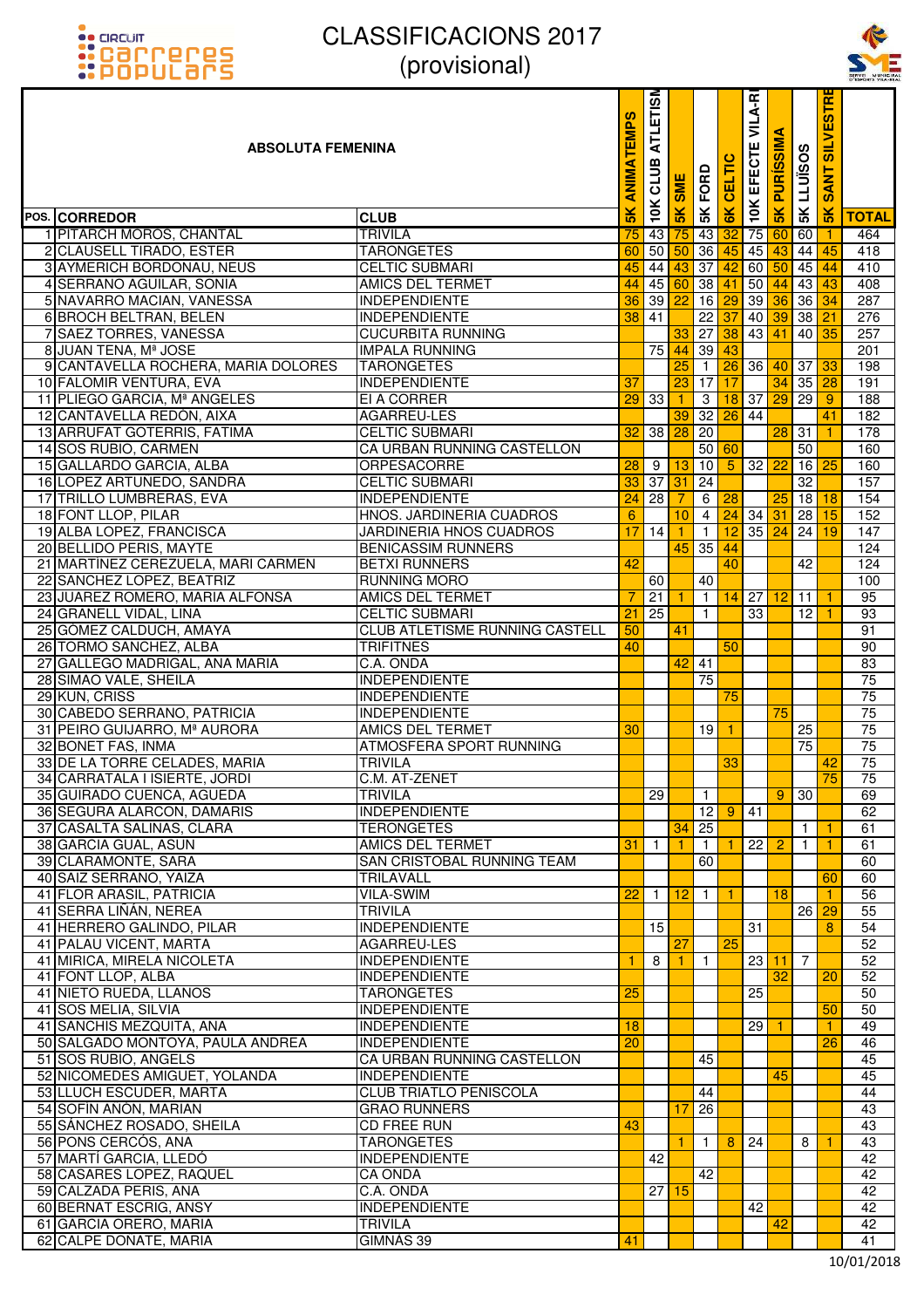



| <u> ::POPULArs</u>                                           | UUUUUUUU                                     |                |                 |              |                |               |                        |                      |                   |                                            | SERVEL MUNICIP  |
|--------------------------------------------------------------|----------------------------------------------|----------------|-----------------|--------------|----------------|---------------|------------------------|----------------------|-------------------|--------------------------------------------|-----------------|
| <b>ABSOLUTA FEMENINA</b>                                     |                                              |                |                 |              | FORD           | 高             | VILA-RI<br>ш<br>EFECTI | ৰ<br><b>PURISSIM</b> | <b>SK LLUISOS</b> | <b>SILVESTR</b><br><b>ANT</b><br><b>SO</b> |                 |
| POS. CORREDOR                                                | <b>CLUB</b>                                  | 5 <sub>K</sub> | 10K             | 5K           | 5K             | $\frac{1}{2}$ | <b>10K</b>             | $\frac{8}{5}$        |                   | 5K                                         | <b>TOTAL</b>    |
| 63 SOLER SEGARRA, MIRIAM                                     | <b>TARONGETES</b>                            |                |                 |              | $\overline{5}$ |               | 30                     |                      | 6                 |                                            | 41              |
| 64 LOZANO HERNÁNDEZ, M ANGELES                               | AMICS DEL CLOT                               |                |                 |              |                |               |                        |                      | 41                |                                            | 41              |
| 65 LOPEZ FERNANDEZ, ALICIA                                   | <b>CANEM MODA PINARES</b>                    | 1              | $\overline{1}$  |              | $\mathbf{1}$   |               | 21                     | 10                   | $\overline{4}$    | 1                                          | 41              |
| 66 PAZ RODRIGUEZ, MIRIAM                                     | <b>INDEPENDIENTE</b>                         |                | 22              |              |                |               | 18                     |                      |                   |                                            | 40              |
| 67 ESPINOSA ARASA, LAURA                                     | <b>GAES RUNNING TEAM</b>                     |                |                 | 40           |                |               |                        |                      |                   |                                            | 40              |
| 68 ABAD GIMENEZ, MARINA                                      | <b>SUMMITTERS TEAM</b>                       |                | 40              |              |                |               |                        |                      |                   |                                            | 40              |
| 69 INTARIAS, EUGENIA                                         | <b>RESET YOUR BODY</b>                       |                |                 |              |                |               |                        |                      |                   | 40                                         | 40              |
| 70 MORATALLA MONTILLA, YOLANDA                               | <b>INDEPENDIENTE</b>                         | 13             | $\overline{23}$ | -3           |                |               |                        |                      |                   |                                            | 39              |
| 71 LÓPEZ ROMERO, CAROLINA                                    | <b>INDEPENDIENTE</b><br><b>INDEPENDIENTE</b> | 39             |                 |              |                | 39            |                        |                      |                   |                                            | 39<br>39        |
| 72 FERNANDEZ BOLAÑOS, NEREA<br>73 ANEIROS PES, MARIA DEL MAR | <b>GRAO RUNNERS</b>                          |                | 32              |              | 7              |               |                        |                      |                   |                                            | 39              |
| 74 BENLLOCH GOZALBO, LAURA                                   | <b>TRIPUÇOL</b>                              |                |                 |              |                |               |                        |                      | 39                |                                            | 39              |
| 75 MARTIN, SARA                                              | <b>BCS TRAIL D'UIXÓ</b>                      |                |                 | 35           |                |               |                        |                      |                   | 4                                          | 39              |
| 76 SANTOS CONDE, SALVIA RUT                                  | <b>INDEPENDIENTE</b>                         |                |                 |              |                |               |                        |                      |                   | 39                                         | 39              |
| 77 ESCRIBANO SANCHEZ, CAROLINA                               | A. CURSES ALCALÀ - ALCOSSEBRE                |                |                 |              |                |               | 38                     |                      |                   |                                            | 38              |
| 78 CATALAN FENOLLOSA, ANDREA                                 | <b>CLUB ALMENARA TRIATLO</b>                 |                |                 | 38           |                |               |                        |                      |                   |                                            | $\overline{38}$ |
| 79 DOLZ JULIAN, LLEDO                                        | <b>INDEPENDIENTE</b>                         |                |                 |              |                |               |                        | 38                   |                   |                                            | 38              |
| 80 MONFERRER GINES, ANA                                      | <b>CLUB BROMERA</b>                          |                |                 |              |                |               |                        |                      |                   | 38                                         | 38              |
| 81 GARCÍA USÓ, EVA                                           | <b>INDEPENDIENTE</b>                         |                |                 |              |                | 36            |                        | 1.                   |                   |                                            | 37              |
| 82 VICENT RAMOS, ESTHER                                      | <b>FEELYOUR BIKE</b>                         |                |                 | 37           |                |               |                        |                      |                   |                                            | $\overline{37}$ |
| 83 CABEDO BALLESTER, ROSANA                                  | CLUB ATLETISME VILA-REAL                     | 26             |                 | 11           |                |               |                        |                      |                   |                                            | 37              |
| 84 MOHAMED MEHDI, DUNIA                                      | <b>INDEPENDIENTE</b>                         |                |                 |              |                |               |                        | 37                   |                   |                                            | 37              |
| 85 CAMINO AUÑON, Mª CARMEN                                   | <b>INDEPENDIENTE</b>                         |                |                 |              |                |               |                        | 26                   |                   | 11                                         | 37              |
| 86 OJEDA ANDREU, SARA                                        | <b>INDEPENDIENTE</b>                         |                |                 |              |                |               |                        |                      |                   | 37                                         | 37              |
| 87 ROBLES PALLARES, DOLORES                                  | C.A. ONDA                                    |                |                 | 36           |                |               |                        |                      |                   |                                            | $\overline{36}$ |
| 88 GARCIA TENDILLO, NURIA                                    | <b>INDEPENDIENTE</b>                         |                | 36              |              |                |               |                        |                      |                   |                                            | 36              |
| 89 BOU RAMBLA, TERESA                                        | VILANOVA D'ALCOLEA                           | 19             |                 | $16$ 1       |                |               |                        |                      |                   |                                            | $\overline{36}$ |
| 90 FERNANDEZ LEMONCI, VALERIA                                | <b>TRILAVALL</b>                             |                |                 |              |                |               |                        |                      |                   | 36                                         | $\overline{36}$ |
| 91 TOMÁS FERRNÁNDEZ, EUGENIA                                 | <b>INDEPENDIENTE</b>                         |                |                 |              |                | 35            |                        |                      |                   |                                            | 35              |
| 92 PEREZ MUÑOZ, ESTHER                                       | C.A. GRAO RUNNERS                            | 35             |                 |              |                |               |                        |                      |                   |                                            | 35              |
| 93 GIMENO FERNANDEZ, CLAUDIA                                 | <b>INDEPENDIENTE</b>                         |                | 35              |              |                |               |                        |                      |                   |                                            | 35              |
| 94 SEGUNDO GARCÍA, ELENA                                     | <b>INDEPENDIENTE</b>                         |                |                 |              |                |               |                        | 35                   |                   |                                            | 35              |
| 95 PALAO SANTAMARIA, JESSY                                   | <b>INDEPENDIENTE</b>                         |                |                 |              | 34             |               |                        |                      |                   |                                            | 34              |
| 96 MAÑÁ BONFILL, MARTA                                       | <b>UNIO ATLETICA CASTELLO</b>                |                | 34              |              |                |               |                        |                      |                   |                                            | 34              |
| 97 ESCOLAR NUNEZ, MARIA JOSE                                 | C.A. NOULAS                                  |                |                 |              |                | 34            |                        |                      |                   |                                            | 34              |
| 98 CASANOVA MORENO, SONIA                                    | <b>INDEPENDIENTE</b>                         | 34             |                 |              |                |               |                        |                      |                   |                                            | 34              |
| 99 PIN GODOS, MAITE                                          | <b>INDEPENDIENTE</b>                         |                |                 |              |                |               |                        |                      | 34                |                                            | 34              |
| 100 COSTA LOPEZ, ROSA                                        | <b>INDEPENDIENTE</b>                         |                | $15$ 16         | $\mathbf{1}$ | $\overline{1}$ |               |                        |                      |                   |                                            | 33              |
| 101 CERVERA MARTI, SANDRA                                    | <b>CM VILAFAMES</b>                          |                |                 |              | 33             |               |                        |                      |                   |                                            | 33              |
| 102 CÁLIZ MONZONÍS, ALBA                                     | VILA-REAL BASQUET CLUB                       |                |                 |              |                |               |                        | 33                   |                   |                                            | 33              |
| 103 CLARAMONTE LLOMBART, Mª JOSE                             | <b>BETXI RUNNERS</b>                         |                |                 |              | 18             |               |                        |                      | 15                |                                            | 33              |
| 104 ESCUDERO MORATO, MONICA                                  | <b>INDEPENDIENTE</b>                         |                |                 |              |                |               |                        | 14                   | 19                |                                            | 33              |
| 105 PITARCH HUERTA, SABINA                                   | <b>INDEPENDIENTE</b>                         |                |                 |              |                |               |                        |                      | 33                |                                            | 33              |
| 106 SOTOMAYOR RAYMOND, SARA<br>107 FERRANDIS GAVARA, MAICA   | <b>MIM</b><br>A4 PELAT                       |                |                 | 32           |                | 2             |                        |                      |                   | 3                                          | 32<br>32        |
| 108 JARQUE REDON, PILAR                                      | <b>TARONGETES</b>                            | 12             |                 | 1.           | $\mathbf{1}$   |               |                        |                      | 13                | 32                                         | 32              |
| 109 RENAU HERRERO, ANA                                       | <b>RUNNING MORO</b>                          |                |                 |              | 31             |               |                        |                      |                   |                                            | 31              |
| 110 PUERTAS BESCOS, GEMMA                                    | <b>INDEPENDIENTE</b>                         |                | 31              |              |                |               |                        |                      |                   |                                            | 31              |
| 111 ORELLANA POVEDA, VERONICA                                | INDEPENDIENTE                                |                |                 |              |                | 31            |                        |                      |                   |                                            | 31              |
| 112 CANA VICENTE, PATRO                                      | <b>INDEPENDIENTE</b>                         |                |                 |              |                |               |                        |                      |                   | 31                                         | 31              |
| 113 USO FORTUÑO, MARIA                                       | <b>INDEPENDIENTE</b>                         |                |                 | 30           |                |               |                        |                      |                   |                                            | 30              |
| 114 PEGUERO CAUDAL, ROSA                                     | <b>INDEPENDIENTE</b>                         |                | 30              |              |                |               |                        |                      |                   |                                            | 30              |
| 115 GRAU CLIMENT, ELENA                                      | <b>BOU TEAM</b>                              |                |                 |              |                | 30            |                        |                      |                   |                                            | 30              |
| 116 GONGORA, ENCARNI                                         | <b>GRAO RUNNERS</b>                          |                |                 |              | 30             |               |                        |                      |                   |                                            | 30              |
| 117 MILLÀ GRIÑÓ, AITANA                                      | <b>INDEPENDIENTE</b>                         |                |                 |              |                |               |                        | 30                   |                   |                                            | 30              |
| 118 BELLMUNT SANJUAN, MARISA                                 | <b>SME RUNNERS</b>                           | 1              | $\mathbf{1}$    |              | 1              |               | 14                     | 8                    | 3                 | 1                                          | 30              |
| 119 TARDARON DUALDE, LAURA                                   | <b>INDEPENDIENTE</b>                         |                |                 |              |                |               |                        |                      |                   | 30                                         | 30              |
| 120 GONZALEZ TORRES, CAROLINA                                | <b>INDEPENDIENTE</b>                         |                |                 | 29           |                |               |                        |                      |                   |                                            | 29              |
| 121 GARCIA MARTINEZ, PILI                                    | CLUB ESPORTIU L'ALCORA                       |                |                 |              | 29             |               |                        |                      |                   |                                            | 29              |
| 122 TENA PUIG, ROSANA                                        | MOVILQUICK TEAM MORELLA                      |                |                 |              | 28             |               |                        |                      |                   |                                            | 28              |
| 123 CORRAL CALVO, ISABEL                                     | <b>INDEPENDIENTE</b>                         | 11             |                 | 4            |                | 13            |                        |                      |                   |                                            | 28              |
| 124 BOCCASINI, NOELIA ROMINA                                 | <b>INDEPENDIENTE</b>                         |                |                 |              |                |               | $\overline{28}$        |                      |                   |                                            | 28              |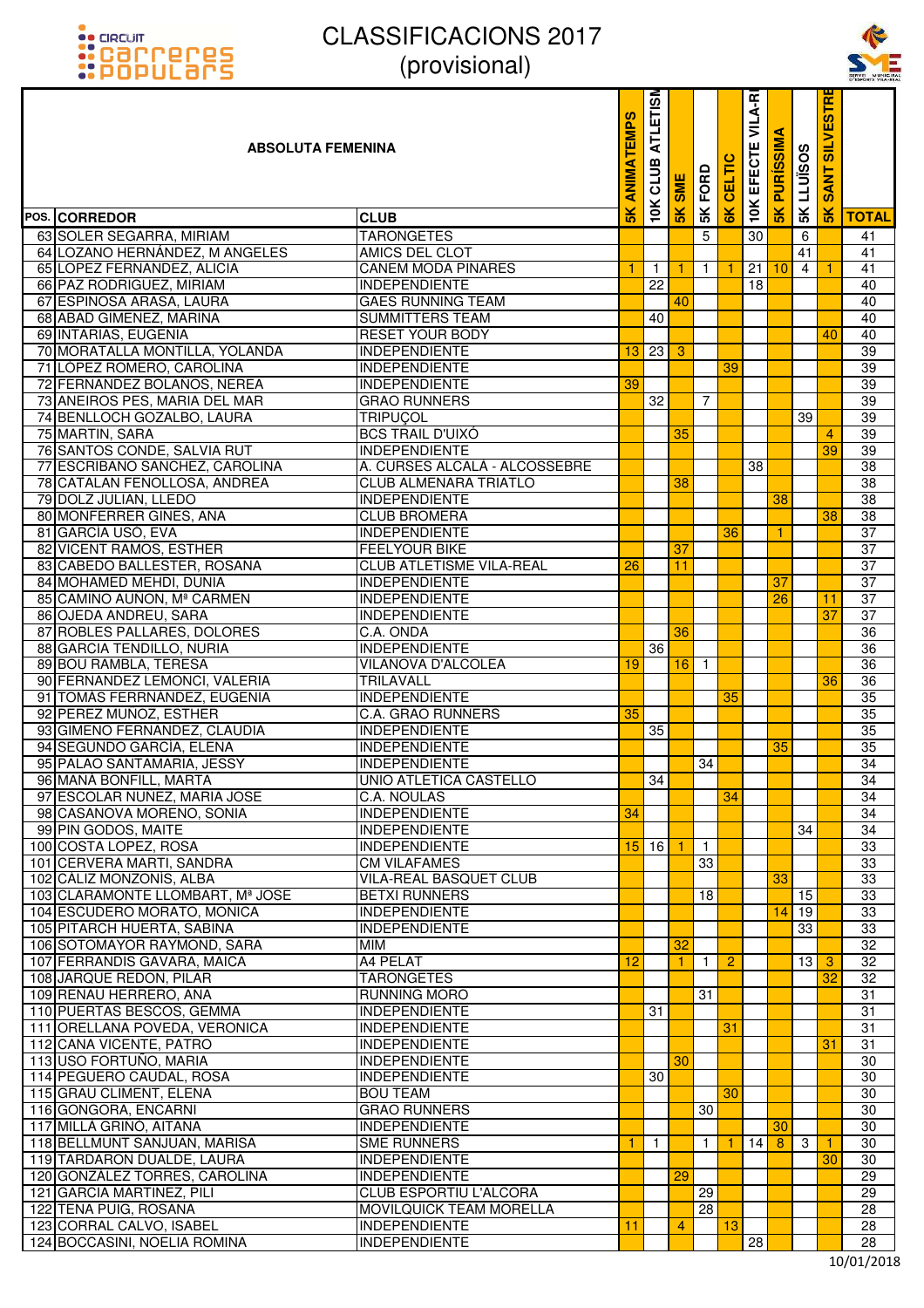



| <u> ::POPULArs</u>                                           | <i>(provisional)</i>                                    |                   |                         |               |              |                |                        |                      |              |                                    | SERVEL MUNICH   |
|--------------------------------------------------------------|---------------------------------------------------------|-------------------|-------------------------|---------------|--------------|----------------|------------------------|----------------------|--------------|------------------------------------|-----------------|
| <b>ABSOLUTA FEMENINA</b>                                     |                                                         | <b>ANIMATEMPS</b> | <b>ATLETISM</b><br>CLUB | <b>SME</b>    | FORD         | 高              | VILA-RI<br>Ш<br>EFECTI | ⋖<br><b>PURISSIM</b> | 5K LLUISOS   | <b>SILVESTR</b><br><b>ANT</b><br>Ŵ |                 |
| POS. CORREDOR                                                | <b>CLUB</b>                                             | $\frac{2}{5}$     | 10K                     | $\frac{1}{2}$ | 5K           | $\frac{8}{10}$ | <b>10K</b>             | 5K                   |              | $\frac{1}{2}$                      | <b>TOTAL</b>    |
| 125 LLUCH PONS, CARMEN                                       | <b>C.A. GRAO RUNNERS</b>                                | 27                |                         |               |              |                |                        |                      |              |                                    | 27              |
| 126 BORRAS FORES, LIDIA                                      | <b>DC SPORT CLUB</b>                                    |                   |                         |               |              |                |                        | 27                   |              |                                    | 27              |
| 127 JOSE, LEILA                                              | <b>INDEPENDIENTE</b>                                    |                   |                         |               |              |                |                        |                      | 27           |                                    | 27              |
| 128 ZUMAQUERO GARCÍA, LORENA                                 | <b>TRILAVALL</b>                                        |                   |                         |               |              |                |                        |                      |              | 27                                 | 27              |
| 129 NICOLAU IBAÑEZ, SACRA                                    | <b>LAS NICOLAU</b>                                      |                   |                         | 26            |              |                |                        |                      |              |                                    | 26              |
| 130 FERNANDEZ ROMERO, NURIA                                  | <b>INDEPENDIENTE</b>                                    |                   | 26                      |               |              |                |                        |                      |              |                                    | 26              |
| 131 AVILA MARTINEZ, VERONICA                                 | <b>INDEPENDIENTE</b>                                    |                   |                         |               |              |                | 26                     |                      |              |                                    | 26              |
| 132 ALMELA LOPEZ, LORENA                                     | <b>INDEPENDIENTE</b>                                    | 1                 | $\mathbf{1}$            |               | $\mathbf{1}$ | -1             | 12                     | 7                    | $\mathbf{1}$ | $\mathbf{1}$                       | 25              |
| 133 SALAS GARCIA, SANDRA                                     | <b>INDEPENDIENTE</b>                                    |                   | 24                      |               |              |                |                        |                      |              |                                    | 24              |
| 134 RIBES VERDIA, CLARA                                      | CA. ONDA CLARA Y JOSE                                   |                   |                         | 24            |              |                |                        |                      |              |                                    | 24              |
| 135 SOJO DAVO, ISABEL                                        | <b>SME RUNNERS</b>                                      | 1                 | $\overline{1}$          |               | $\mathbf{1}$ | -1             | 11                     | $6\phantom{1}6$      | $\mathbf{1}$ | 1                                  | 24              |
| 136 CABEDO MATA, EVA Mª                                      | <b>SME RUNNERS</b>                                      | $\overline{1}$    | $\mathbf{1}$            | 1             | $\mathbf{1}$ | -1             | $\overline{13}$        | $\overline{4}$       | $\mathbf{1}$ | $\mathbf{1}$                       | $\overline{24}$ |
| 137 LORIENTE AYZA, LUCIA                                     | <b>INDEPENDIENTE</b>                                    |                   |                         |               |              |                |                        |                      |              | 24                                 | 24              |
| 138 RUBIO HITA, CHENOA                                       | PLAYAS DE CASTELLON                                     |                   |                         |               |              | 23             |                        |                      |              |                                    | 23              |
| 139 CLAUSELL TIRADO, ANA                                     | <b>TARONGETES</b>                                       | 23                |                         |               |              |                |                        |                      |              |                                    | 23              |
| 140 CARO MARTINEZ, SANDRA                                    | <b>VILA-SWIM</b>                                        |                   |                         |               | 23           |                |                        |                      |              |                                    | 23              |
| 141 LOPEZ MARIN, MARIA JESUS                                 | <b>INDEPENDIENTE</b>                                    |                   |                         |               |              |                |                        | 23                   |              |                                    | $\overline{23}$ |
| 142 TIRADO MARQUEZ, SILVIA                                   | <b>TANDEM MAGAZINE</b>                                  |                   |                         |               |              |                |                        |                      | 23           |                                    | 23              |
| 143 PALLARES MONFERRER, ANA                                  | MELILLEROS DE VILA-REAL                                 |                   | $\mathbf{1}$            |               |              |                |                        |                      |              | 22                                 | 23              |
| 144 AGUT GOMEZ-CHAMORRO, JESUS                               | <b>INDEPENDIENTE</b>                                    |                   |                         |               |              |                |                        |                      |              | 23                                 | 23              |
| 145 SEBASTIA PALAU, ROSA                                     | <b>INDEPENDIENTE</b>                                    |                   |                         |               |              | 22             |                        |                      |              |                                    | 22              |
| 146 GARCIA VICENT, NATI                                      | ATHLETIC RUNNING ANIMATEMPS                             |                   | 18                      | 1             | -1           | -1             |                        |                      |              |                                    | 22              |
| 147 ARBOLES ABAD, ESTER<br>148 ROCA RAMÍREZ, ÁNGELA          | INDEPENDIENTE<br><b>INDEPENDIENTE</b>                   |                   |                         | 21            |              |                |                        |                      | 22           |                                    | 22<br>21        |
| 149 GALLEGO IGLESIAS, BEATRIZ                                | <b>INDEPENDIENTE</b>                                    |                   |                         |               |              | 21             |                        |                      |              |                                    | 21              |
| 150 BALAGUER PALLARES, INES                                  | <b>COMMUNITY RUN</b>                                    |                   |                         |               | 21           |                |                        |                      |              |                                    | 21              |
| 151 MARTÍN FANDOS, MAR                                       | INDEPENDIENTE                                           |                   |                         |               |              |                |                        | 21                   |              |                                    | 21              |
| 152 LOPEZ ONDOÑO, MONICA                                     | <b>BETXI RUNNERS</b>                                    |                   |                         |               |              |                |                        |                      | 21           |                                    | 21              |
| 153 REDON ORTELLS, PILAR                                     | <b>INDEPENDIENTE</b>                                    |                   | $\mathbf{1}$            |               | $\mathbf{1}$ |                | 15                     |                      |              | 1                                  | 21              |
| 154 VILLALTA SALAFRANCA, MARTINA                             | <b>TRIVILA</b>                                          |                   |                         |               |              |                | 20                     |                      |              |                                    | 20              |
| 155 PITARCH CABANES, CONCHIN                                 | <b>TARONGETES</b>                                       |                   |                         |               |              | 20             |                        |                      |              |                                    | 20              |
| 156 MECHO DOMINGUEZ, MARIA                                   | <b>INDEPENDIENTE</b>                                    |                   |                         | 20            |              |                |                        |                      |              |                                    | 20              |
| 157 DUATO MONTOLIO, MIREIA                                   | <b>VALENCIA CORATGE I FORÇA</b>                         |                   | 20                      |               |              |                |                        |                      |              |                                    | $20\degree$     |
| 158 ANDRZEJCZAK, KATAUZYNA                                   | <b>INDEPENDIENTE</b>                                    | 1                 | 19                      |               |              |                |                        |                      |              |                                    | 20              |
| 159 VIÑES GOTERRIS, MARTA                                    | <b>INDEPENDIENTE</b>                                    |                   |                         |               |              |                |                        | 20                   |              |                                    | 20              |
| 160 SEMPERE ROIG, CLAUDIA                                    | <b>INDEPENDIENTE</b>                                    |                   |                         |               |              |                |                        |                      | 20           |                                    | 20              |
| 161 MONZÓ PONS, ROSA                                         | <b>TARONGETES</b>                                       |                   |                         |               |              |                |                        | 19                   |              | -1                                 | 20              |
| 162 PARRA ESCRIG, ANDREA                                     | <b>INDEPENDIENTE</b>                                    |                   |                         |               |              | 19             |                        |                      |              |                                    | 19              |
| 163 GASCH GALINDO, VANESA                                    | <b>INDEPENDIENTE</b>                                    |                   |                         |               |              |                | 19                     |                      |              |                                    | 19              |
| 164 BENSACH CUBEDO, BEGOÑA                                   | <b>TARONGETES</b>                                       |                   |                         | 19            |              |                |                        |                      |              |                                    | 19              |
| 165 CLEMENTE, RAQUEL                                         | <b>CUCURBITA RUNNING</b>                                |                   |                         | 18            |              |                |                        |                      |              |                                    | 18              |
| 166 BARRUÉ GARCIA, JÚLIA                                     | <b>INDEPENDIENTE</b>                                    |                   |                         |               |              |                |                        | 17                   |              | 1                                  | 18              |
| 167 DOÑATE FERNÁNDEZ, AITANA                                 | <b>TRIVILA</b>                                          |                   |                         |               |              |                |                        |                      | 17           | 1                                  | 18              |
| 168 NEBOT MIRO, MARIA                                        | <b>INDEPENDIENTE</b>                                    |                   | 17                      |               |              |                |                        |                      |              |                                    | $\overline{17}$ |
| 169 GIL OLIVAS, MARIA                                        | AMICS DEL CLOT                                          |                   |                         |               |              |                | 17                     |                      |              |                                    | 17              |
| 170 RAONE, LAETITIA                                          | <b>INDEPENDIENTE</b>                                    |                   |                         |               |              |                |                        |                      |              | 17                                 | 17              |
| 171 RUIZ RUIZ, MARIA                                         | <b>INDEPENDIENTE</b>                                    |                   |                         |               |              | 16             |                        |                      |              |                                    | 16              |
| 172 PIRES MARTINEZ, GLORIA                                   | <b>INDEPENDIENTE</b>                                    | 16                |                         |               |              |                |                        |                      |              |                                    | 16              |
| 173 CORONADO POYATOS, ISABEL                                 | <b>INDEPENDIENTE</b><br><b>OUTDOOR PERSONAL TRAINER</b> |                   |                         |               |              |                | 16                     |                      |              |                                    | 16              |
| 174 GONZALEZ ALONSO, TAMARA                                  |                                                         |                   |                         |               |              |                |                        | 16                   |              |                                    | 16              |
| 175 ALBIOL SOLER, LAURA<br>176 ESCURA MARTINAVARRO, ASUNCIÓN | <b>INDEPENDIENTE</b><br><b>INDEPENDIENTE</b>            |                   |                         |               |              | 15             |                        |                      |              | 16                                 | 16<br>15        |
| 177 CARRETERO GARCIA, CONSO                                  | <b>TRIVILA</b>                                          |                   |                         |               | 15           |                |                        |                      |              |                                    | 15              |
| 178 ARTERO MONTILLA, ANDREA                                  | <b>INDEPENDIENTE</b>                                    | 14                | $\overline{1}$          |               |              |                |                        |                      |              |                                    | 15              |
| 179 SANCHEZ CANO, LUCIA                                      | VILA-REAL BASQUET CLUB                                  |                   |                         |               |              |                |                        | 15                   |              |                                    | 15              |
| 180 SALVADOR FERRER, EVA                                     | <b>SME RUNNERS</b>                                      | 1                 | $\mathbf{1}$            | 1             | $\mathbf{1}$ | -1             | $\overline{7}$         | 1.                   | $\mathbf{1}$ | $\mathbf{1}$                       | 15              |
| 181 VAQUER FERRER, MARIA DOLORES                             | <b>SMERUNNERS</b>                                       | 1                 |                         | 1             | 1            |                | 10                     |                      |              |                                    | 14              |
| 182 RODA GIMENEZ, SILVIA                                     | L'OVELLA CORRE                                          |                   |                         | 14            |              |                |                        |                      |              |                                    | 14              |
| 183 MENDO MIRA, ANNA                                         | <b>INDEPENDIENTE</b>                                    |                   |                         | 5             | 9            |                |                        |                      |              |                                    | 14              |
| 184 GOZALBO BORRULL, SUSANA                                  | RUN ADDICTION CASTELLON                                 |                   |                         |               | 14           |                |                        |                      |              |                                    | 14              |
| 185 ORENGA MESAS, CRISTINA                                   | <b>TRINOULAS</b>                                        |                   |                         |               |              |                |                        |                      | 14           |                                    | 14              |
| 186 SANTOS VICENT, ALEJANDRA                                 | <b>INDEPENDIENTE</b>                                    |                   |                         |               |              |                |                        |                      |              | 14                                 | 14              |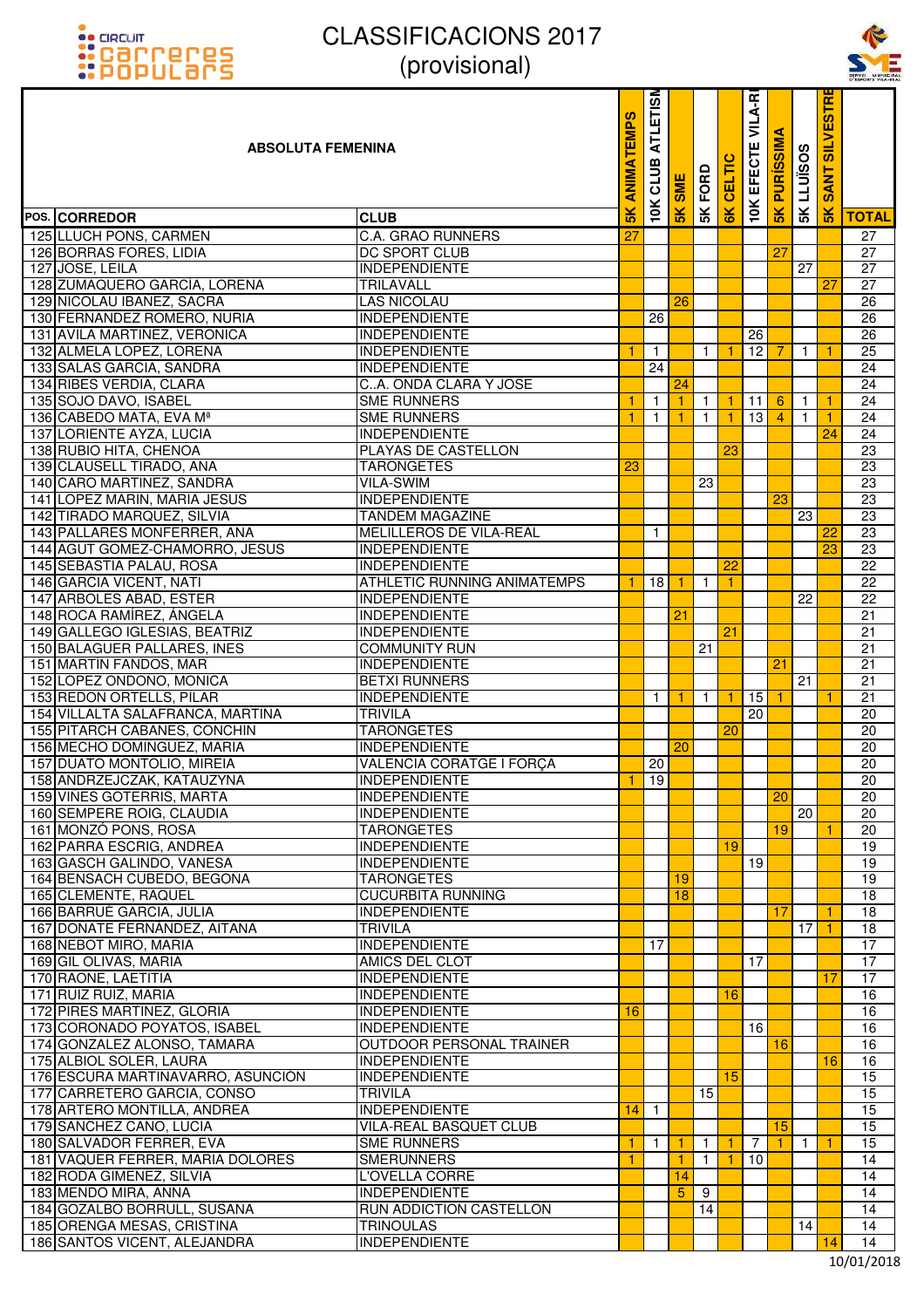



| <b>::</b> POPULƏMS                 | UUUUUUUU                          |                   |                                |               |                |                 |                                            |                      |                   |                                                | SERVEL MUNICIE |
|------------------------------------|-----------------------------------|-------------------|--------------------------------|---------------|----------------|-----------------|--------------------------------------------|----------------------|-------------------|------------------------------------------------|----------------|
| <b>ABSOLUTA FEMENINA</b>           |                                   | <b>ANIMATEMPS</b> | <b>ATLETISM</b><br>CLUB<br>10K | SME           | FORD           | ELT             | <b>VILA-R</b><br>ш<br>EFECTI<br><b>10K</b> | ৰ<br><b>PURISSIM</b> | <b>SK LLUISOS</b> | <b>ESTRI</b><br><b>NTIS</b><br><b>ANT</b><br>Ø |                |
| POS. CORREDOR                      | <b>CLUB</b>                       | $\frac{8}{10}$    |                                | $\frac{1}{2}$ | 5K             | 6K              |                                            | 5K                   |                   | 5K                                             | <b>TOTAL</b>   |
| 187 VILAR NAVARRO, MARINA          | <b>COMMUNITY RUN</b>              |                   | 13                             |               |                |                 |                                            |                      |                   |                                                | 13             |
| 188 MARCOS SERRANO, MARIA EUGENIA  | <b>OUTDOOR PERSONAL TRAINING</b>  | 3                 | 10                             |               |                |                 |                                            |                      |                   |                                                | 13             |
| 189 FORTEA ROMAN, BLANCA           | <b>CA NOULAS</b>                  |                   |                                |               | 13             |                 |                                            |                      |                   |                                                | 13             |
| 190 REQUENA JUAREZ, YUREMA         | <b>AMICS DEL TERMET</b>           |                   |                                |               |                |                 |                                            | 13                   |                   |                                                | 13             |
| 191 VENTURA VICENT, CLAUDIA        | PLAYAS DE CASTELLÓN               |                   |                                |               |                |                 |                                            |                      |                   | 13                                             | 13             |
| 192 SALAZAR ROMAN, ADA MARIA       | PIONEROS DE SUDAMERICA            |                   | 12                             |               |                |                 |                                            |                      |                   |                                                | 12             |
| 193 POVEDA FERNANDEZ, YOLANDA      | <b>CLUB ALMENARA TRIATLO</b>      | 10 <sup>°</sup>   |                                | 1             | $\mathbf{1}$   |                 |                                            |                      |                   |                                                | 12             |
| 194 CASAS GALLARDO, MANUELA        | <b>INDEPENDIENTE</b>              |                   |                                |               |                | 11              |                                            |                      | $\mathbf{1}$      |                                                | 12             |
| 195 ORTELLS ROMERO, JUDITH         | <b>TRIVILA</b>                    |                   |                                |               |                |                 |                                            |                      |                   | 12                                             | 12             |
| 196 VILAPLANA CARRASCO, NATALIA    | <b>INDEPENDIENTE</b>              |                   |                                | 9             | $\overline{c}$ |                 |                                            |                      |                   |                                                | 11             |
| 197 OPORTO ANTEZANA, ROSANIL GELEN | PIONEROS DE SUDAMERICA            |                   | 11                             |               |                |                 |                                            |                      |                   |                                                | 11             |
| 198 MONFORT COLOM, HELENA          | <b>TRIATLON EVASION CASTELLON</b> |                   |                                |               | 11             |                 |                                            |                      |                   |                                                | 11             |
| 199 MARTIN SACRISTAN, LORENA       | <b>INDEPENDIENTE</b>              |                   |                                |               | $\mathbf{1}$   | 10              |                                            |                      |                   |                                                | 11             |
| 200 GUIMERÁ SEGURA, Mª CARMEN      | <b>INDEPENDIENTE</b>              |                   |                                |               |                | $\mathbf{1}$    | 8                                          | $\mathbf{1}$         | $\mathbf{1}$      |                                                | 11             |
| 201 CLAUSELL ORTELLS, ANA          | <b>INDEPENDIENTE</b>              |                   |                                |               |                | 1               |                                            |                      | 10                |                                                | 11             |
| 202 SOLER MARTINEZ, Mª JOSE        | <b>SME RUNNERS</b>                | $\mathbf{1}$      |                                | 1             | $\mathbf{1}$   |                 | 6                                          | 1.                   |                   |                                                | 10             |
| 203 MORENO SEGARRE, ANA            | <b>SERAC SPORT</b>                |                   |                                |               |                |                 |                                            |                      |                   | 10                                             | 10             |
| 204 REBOLL RAUSELL, ANNA           | <b>INDEPENDIENTE</b>              |                   |                                |               |                |                 | 9                                          |                      |                   |                                                | 9              |
| 205 MUJICA DI BONAVENTURA, JESSIKA | POCHONES RUNNING CLUB             | 9                 |                                |               |                |                 |                                            |                      |                   |                                                | 9              |
| 206 TENA HERRAIZ, NOELIA           | <b>INDEPENDIENTE</b>              | 8                 |                                |               |                |                 |                                            |                      |                   |                                                | 8              |
| 207 MUÑOZ NICOLAU, RAQUEL          | <b>LAS NICOLAU</b>                |                   |                                | 8             |                |                 |                                            |                      |                   |                                                | 8              |
| 208 MONFERRER SANCHIS, JOSE CARLOS | <b>INDEPENDIENTE</b>              |                   |                                |               | 8              |                 |                                            |                      |                   |                                                | 8              |
| 209 VILLALBA GIMENO, ANNA          | <b>INDEPENDIENTE</b>              |                   | 7                              |               |                |                 |                                            |                      |                   |                                                | $\overline{7}$ |
| 210 CHABRERA FERRER, MACARENA      | <b>TARONGETES</b>                 |                   |                                |               |                | 7               |                                            |                      |                   |                                                | $\overline{7}$ |
| 211 NIETO SERIOLS, MARIA           | <b>INDEPENDIENTE</b>              |                   |                                |               |                |                 |                                            |                      | 6                 | $\mathbf{1}$                                   | $\overline{7}$ |
| 212 VILLANUEVA FORNOS, SANDRA      | <b>INDEPENDIENTE</b>              |                   |                                |               |                |                 |                                            |                      |                   | 7                                              | $\overline{7}$ |
| 213 PERALES SORIA, SONIA           | <b>INDEPENDIENTE</b>              |                   |                                |               |                | $6\phantom{1}6$ |                                            |                      |                   |                                                | 6              |
| 214 PEDRERO ORTEGA, MIRIAM         | <b>INDEPENDIENTE</b>              | 5                 |                                |               |                |                 |                                            |                      |                   |                                                | $\overline{6}$ |
| 215 GARCIA NEBOT, ANABEL           | <b>INDEPENDIENTE</b>              |                   | 6                              |               |                |                 |                                            |                      |                   |                                                | 6              |
| 216 COLLADO ÁLVAREZ, JAVIERA       | <b>INDEPENDIENTE</b>              |                   |                                | 6             |                |                 |                                            |                      |                   |                                                | 6              |
| 217 IBAÑEZ GARCIA, CLARA           | RUNING CASTELLON                  |                   |                                |               |                |                 |                                            |                      |                   | 6                                              | 6              |
| 218 PEREZ LEIROS, MARIA ANGELES    | <b>INDEPENDIENTE</b>              |                   | 5                              |               |                |                 |                                            |                      |                   |                                                | 5              |
| 219 ANTOLI, PAULA                  | <b>INDEPENDIENTE</b>              |                   |                                |               |                |                 |                                            | 5 <sup>5</sup>       |                   |                                                | 5              |
| 220 MORA ALCARAZ, GISELA           | <b>INDEPENDIENTE</b>              |                   |                                |               |                |                 |                                            |                      | 5                 |                                                | 5              |
| 221 MEZQUITA PARRA, MARISA         | <b>INDEPENDIENTE</b>              |                   |                                | $\mathbf{1}$  | $\overline{1}$ |                 |                                            | 1.                   | $\mathbf{1}$      | 1.                                             | 5              |
| 222 RICO SOS, SUSANNA              | CLUB HANDBOL VILA-REAL            | 1                 |                                |               | $\mathbf{1}$   | $\mathbf{1}$    |                                            |                      | 1                 | 1                                              | 5              |
| 223 MARTINEZ, SANDRA               | <b>BCS TRAIL D'UIXO</b>           |                   |                                |               |                |                 |                                            |                      |                   | 5                                              | 5              |
| 224 MIRANDA LLERENA, VIRGINIA      | <b>INDEPENDIENTE</b>              |                   | $\overline{4}$                 |               |                |                 |                                            |                      |                   |                                                | 4              |
| 225 GONZALEZ, TAMARA               | <b>OUTDOOR PERSONAL TRAINING</b>  | $\overline{4}$    |                                |               |                |                 |                                            |                      |                   |                                                | 4              |
| 226 GIMÉNEZ FLOS, YOLANDA          | <b>INDEPENDIENTE</b>              |                   |                                |               |                | 4               |                                            |                      |                   |                                                | 4              |
| 227 RUBERT MATA, ANA               | <b>INDEPENDIENTE</b>              |                   |                                |               |                |                 |                                            | 3                    |                   |                                                | 4              |
| 228 MONZO GUILLAMON, PALOMA        | <b>TARONGETES</b>                 |                   | $\overline{c}$                 |               |                |                 |                                            | $\mathbf{1}$         |                   |                                                | 3              |
| 229 GONZALEZ VILLARREAL, NURIA     | <b>INDEPENDIENTE</b>              | 1                 |                                |               |                | 1               |                                            | 1.                   |                   |                                                | $\overline{3}$ |
| 230 VIDAL MONFERRER, MARIA ROSER   | CLUB MUNTANYISME VILA-REAL        |                   | $\mathbf{1}$                   | 1.            |                | $\mathbf{1}$    |                                            |                      |                   |                                                | 3              |
| 231 PEDROS PIÑON, AMPARO           | <b>INDEPENDIENTE</b>              | $\mathbf{1}$      | $\mathbf{1}$                   |               | $\mathbf{1}$   |                 |                                            |                      |                   |                                                | 3              |
| 232 LOPEZ JAEN, SONIA              | <b>INDEPENDIENTE</b>              | $\overline{2}$    |                                |               |                |                 |                                            |                      |                   |                                                | 3              |
| 233 IBÁÑEZ GOZALBO, ANDREA         | <b>INDEPENDIENTE</b>              |                   |                                |               |                | 3               |                                            |                      |                   |                                                | 3              |
| 234 FOLGADO CERISUELO, LORENA      | <b>INDEPENDENT</b>                |                   | 3                              |               |                |                 |                                            |                      |                   |                                                | 3              |
| 235 ALMELA BLASCO, CARMEN          | <b>INDEPENDIENTE</b>              | $\mathbf{1}$      |                                | 1.            |                | $\mathbf{1}$    |                                            |                      |                   |                                                | 3              |
| 236 IZQUIERDO RODRÍGUEZ, YOLANDA   | <b>INDEPENDIENTE</b>              |                   |                                |               |                | $\mathbf{1}$    |                                            | 1.                   | $\mathbf{1}$      |                                                | $\overline{3}$ |
| 237 MARTINEZ FRUCTUOSO, ELISA      | <b>INDEPENDIENTE</b>              |                   | $\mathbf{1}$                   |               |                | 1               |                                            |                      | $\mathbf{1}$      |                                                | 3              |
| 238 GOÑO GARBAYO, EVA MARIA        | <b>INDEPENDIENTE</b>              |                   | $\mathbf{1}$                   |               |                | $\mathbf{1}$    |                                            |                      | $\mathbf{1}$      |                                                | 3              |
| 239 ARENÓS ALCAMI, HELENA          | <b>INDEPENDIENTE</b>              |                   |                                |               |                |                 |                                            |                      | 2                 |                                                | 3              |
| 240 ZARZOSO FERRER, MARIA ESTHER   | CLUB ATLETISME VILA-REAL          |                   |                                |               |                | 1               |                                            |                      |                   | 1                                              | 3              |
| 241 CHESA LLORENS, ANNA            | CLUB ATLETISME VILA-REAL          |                   |                                | 1             |                | $\mathbf{1}$    |                                            |                      |                   | $\mathbf{1}$                                   | 3              |
| 242 MARTÍ BAILA, PAOLA             | <b>INDEPENDIENTE</b>              |                   |                                |               |                | 1.              |                                            |                      | $\mathbf{1}$      | 1                                              | 3              |
| 243 AYET CAPELLA, ANA              | <b>INDEPENDIENTE</b>              |                   |                                |               |                |                 |                                            |                      | 1                 | 1.                                             | 3              |
| 244 HENARES CATALÁN, MARINELA      | <b>INDEPENDIENTE</b>              |                   |                                |               |                |                 |                                            |                      | 1                 | 1                                              | 3              |
| 245 PARRA FRUCTUOSO, YOLANDA       | <b>INDEPENDIENTE</b>              |                   |                                |               |                |                 |                                            |                      | 1                 |                                                | 3              |
| 246 VAQUER FERRER, LOLES           | DEMATIMAÑANA                      |                   |                                |               |                |                 |                                            | 1.                   | $\mathbf 1$       | $\mathbf{1}$                                   | 3              |
| 247 TIRADO VIÑES, JULIA            | <b>TRIVILA</b>                    |                   |                                |               |                | 1               |                                            | 1.                   |                   |                                                | $\overline{c}$ |
| 248 LAZARO PEREZ, TERE             | <b>INDEPENDIENTE</b>              |                   |                                |               |                | 1               |                                            | $\mathbf{1}$         |                   |                                                | $\mathbf{2}$   |
|                                    |                                   |                   |                                |               |                |                 |                                            |                      |                   |                                                |                |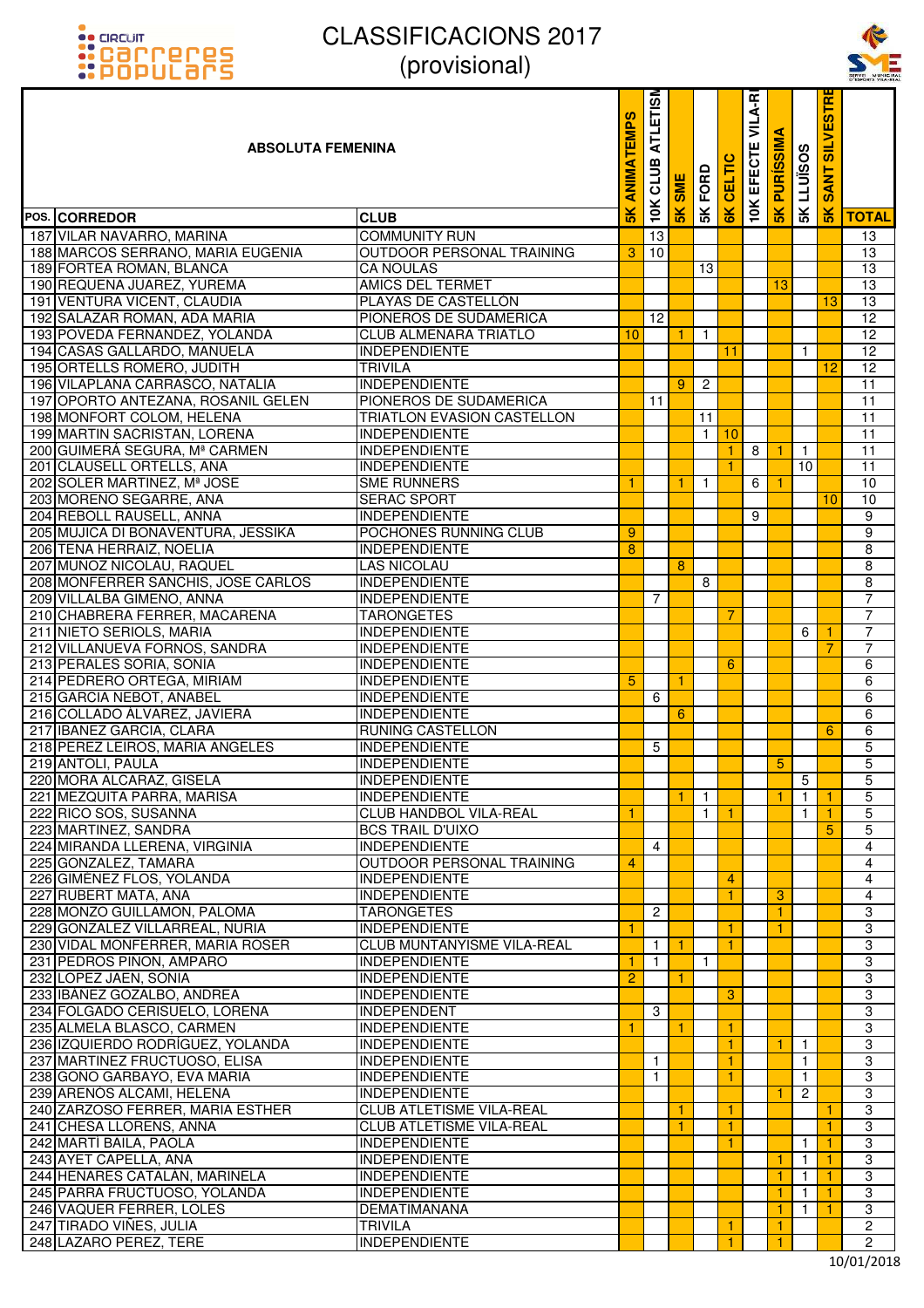



| <b>::</b> POPULƏMS                                            | $\mu$ luuvisiuriai                              |                   |                         |                     |                |                      |                        |                      |                              |                                            | SERVEI MUNICH                           |
|---------------------------------------------------------------|-------------------------------------------------|-------------------|-------------------------|---------------------|----------------|----------------------|------------------------|----------------------|------------------------------|--------------------------------------------|-----------------------------------------|
| <b>ABSOLUTA FEMENINA</b>                                      |                                                 | <b>ANIMATEMPS</b> | <b>ATLETISM</b><br>CLUB | <b>SME</b>          | FORD           | 高                    | VILA-RI<br>ш<br>EFECTI | ⋖<br><b>PURISSIM</b> | <b>SK LLUISOS</b>            | <b>SILVESTR</b><br><b>ANT</b><br><b>SO</b> |                                         |
| POS. CORREDOR                                                 | <b>CLUB</b>                                     | $\frac{8}{10}$    | 10K                     | 5K                  | 5K             | 6K                   | 10K                    | <b>5K</b>            |                              | $\frac{1}{2}$                              | <b>TOTAL</b>                            |
| 249 DOLZ JULIÁN, CLARA                                        | <b>INDEPENDIENTE</b>                            |                   |                         |                     |                | $\mathbf{1}$         |                        | 1.                   |                              |                                            | 2                                       |
| 250 CASALTA MANRIQUE, CARMEN                                  | <b>INDEPENDIENTE</b>                            |                   |                         |                     |                | 1                    |                        | 1.                   |                              |                                            | $\overline{c}$                          |
| 251 CARDA IZQUIERDO, MARÍA                                    | <b>INDEPENDIENTE</b>                            |                   |                         |                     |                | $\blacktriangleleft$ |                        | 1                    |                              |                                            | $\overline{c}$                          |
| 252 ARBOLEDAS CES, CATI                                       | <b>INDEPENDIENTE</b>                            |                   |                         |                     |                |                      |                        | 1.                   |                              |                                            | $\overline{c}$                          |
| 253 VILALTA TOMAS, TERE                                       | <b>INDEPENDIENTE</b>                            | 1                 |                         |                     |                | 1                    |                        |                      |                              |                                            | $\overline{\mathbf{c}}$                 |
| 254 VICIEDO VENTURA, MARIA<br>255 SEVILLA ROMERO, VANESSA     | <b>INDEPENDIENTE</b><br><b>INDEPENDIENTE</b>    |                   |                         | $\overline{2}$<br>1 | $\overline{1}$ |                      |                        |                      |                              |                                            | $\overline{2}$<br>$\overline{2}$        |
| 256 REULA LLOPIS, MARI CARMEN                                 | <b>RUNNING CABANES</b>                          |                   |                         | 1                   | $\mathbf{1}$   |                      |                        |                      |                              |                                            | $\overline{\mathbf{c}}$                 |
| 257 PERTEGAZ BENAJAS, MARIA                                   | <b>INDEPENDIENTE</b>                            | -1                |                         | 1.                  |                |                      |                        |                      |                              |                                            | 2                                       |
| 258 PEREZ ARAMBUL, ESTHER                                     | <b>INDEPENDIENTE</b>                            | 1                 |                         |                     | $\mathbf{1}$   |                      |                        |                      |                              |                                            | $\overline{c}$                          |
| 259 MARTINEZ RUIZ, MAR                                        | ATLETISMO ONDA                                  | 1                 |                         |                     |                | $\mathbf{1}$         |                        |                      |                              |                                            | $\overline{c}$                          |
| 260 MANOLEA, MIHAELA                                          | <b>ATMOSFERA SPORT RUNNING</b>                  |                   |                         |                     | $\mathbf{1}$   | $\mathbf{1}$         |                        |                      |                              |                                            | $\overline{2}$                          |
| 261 LOPEZ SANTAMARIA, MARIA                                   | <b>INDEPENDIENTE</b>                            |                   | $\mathbf{1}$            | -1                  |                |                      |                        |                      |                              |                                            | $\overline{c}$                          |
| 262 LOPEZ GALERA, NATALIA                                     | <b>INDEPENDIENTE</b>                            | $\overline{1}$    |                         | 1                   |                |                      |                        |                      |                              |                                            | $\overline{c}$                          |
| 263 BOUZO ZANOTTI, SOFIA                                      | <b>INDEPENDIENTE</b>                            | 1                 |                         |                     |                |                      |                        |                      |                              |                                            | $\overline{2}$                          |
| 264 BALAGUER MORENO, ANDREA                                   | <b>AMICS DEL TERMET</b>                         |                   |                         |                     | $\mathbf{1}$   | $\blacktriangleleft$ |                        |                      |                              |                                            | $\overline{2}$                          |
| 265 ARBOLES ABAD, ELISABET                                    | <b>INDEPENDIENTE</b>                            | 1                 |                         |                     | $\mathbf{1}$   |                      |                        |                      |                              |                                            | $\overline{\mathbf{c}}$                 |
| 266 GARCIA MARTINEZ, MAITE<br>267 COPELLO, VERA               | <b>AMICS DEL TERMET</b><br><b>INDEPENDIENTE</b> | 1<br>1            |                         |                     |                |                      |                        |                      | $\mathbf{1}$<br>$\mathbf{1}$ |                                            | $\overline{c}$<br>$\overline{2}$        |
| 268 BOIX MIRO, MARTA                                          | <b>INDEPENDIENTE</b>                            |                   |                         |                     | $\mathbf{1}$   |                      |                        |                      | $\mathbf{1}$                 |                                            | $\overline{c}$                          |
| 269 AMORÓS ESCUDERO, ANA MARÍA                                | <b>INDEPENDIENTE</b>                            |                   |                         |                     |                |                      |                        | 1.                   | $\mathbf{1}$                 |                                            | 2                                       |
| 270 BLAZQUEZ PEREZ, TAMARA                                    | <b>INDEPENDIENTE</b>                            |                   |                         |                     |                |                      |                        | 1.                   | $\mathbf{1}$                 |                                            | 2                                       |
| 271 BROCH VILANOVA, CARMEN                                    | <b>INDEPENDIENTE</b>                            |                   |                         |                     |                |                      |                        | 1.                   | $\mathbf{1}$                 |                                            | 2                                       |
| 272 VIDAL MONFERRER, ROSA                                     | <b>INDEPENDIENTE</b>                            |                   |                         |                     |                |                      |                        |                      | $\mathbf{1}$                 |                                            | $\overline{2}$                          |
| 273 PÉREZ CORACHÁN, INMA                                      | ATHLETIC RUNNING ANIMATEMPS                     |                   |                         | 1                   |                |                      |                        |                      |                              | $\mathbf{1}$                               | $\overline{c}$                          |
| 274 MONTIEL ROMERO, AINHOA                                    | <b>INDEPENDIENTE</b>                            |                   |                         | 1                   |                |                      |                        |                      |                              | $\mathbf{1}$                               | $\overline{c}$                          |
| 275 GALLEGO MARQUINO, SILVIA                                  | PAINTING RUNNERS                                |                   |                         | 1                   |                |                      |                        |                      |                              | 1                                          | 2                                       |
| 276 FONT LLOP, MAR                                            | INDEPENDIENTE                                   |                   |                         |                     |                |                      |                        |                      |                              |                                            | $\overline{c}$                          |
| 277 MARCO SERRANO, Mº EUGENIA<br>278 ZUBIRIA FERRIOLS, EDURNE | <b>INDEPENDIENTE</b><br><b>INDEPENDIENTE</b>    |                   |                         | 1                   |                |                      |                        |                      |                              | $\overline{2}$                             | $\overline{\mathbf{c}}$<br>$\mathbf{1}$ |
| 279 ZANON GARCIA, SANDRA                                      | <b>BANCO SANTANDER</b>                          |                   |                         | 1                   |                |                      |                        |                      |                              |                                            | 1                                       |
| 280 VIRGIL, MIRICA                                            | <b>INDEPENDIENTE</b>                            |                   |                         |                     | $\mathbf{1}$   |                      |                        |                      |                              |                                            | 1                                       |
| 281 VINUESA MIGUEL, ROCIO                                     | <b>INDEPENDIENTE</b>                            |                   |                         |                     | $\overline{1}$ |                      |                        |                      |                              |                                            | $\overline{1}$                          |
| 282 VILANOVA BALLMUNT, ROSA                                   | <b>INDEPENDIENTE</b>                            |                   |                         |                     |                | $\mathbf{1}$         |                        |                      |                              |                                            | 1                                       |
| 283 VILALTA TOMAS, ISABEL                                     | <b>INDEPENDIENTE</b>                            | 1                 |                         |                     |                |                      |                        |                      |                              |                                            | 1                                       |
| 284 VIDAL CASTELLET, ISABEL                                   | <b>INDEPENDIENTE</b>                            |                   |                         |                     | $\mathbf{1}$   |                      |                        |                      |                              |                                            | 1                                       |
| 285 VELASCO CAMISON, ORNELLA                                  | <b>INDEPENDIENTE</b>                            |                   |                         |                     |                | $\mathbf{1}$         |                        |                      |                              |                                            | 1                                       |
| 286 VALLS VILALTA, MARI CARMEN                                | <b>INDEPENDIENTE</b>                            |                   |                         | 1                   |                |                      |                        |                      |                              |                                            | 1                                       |
| 287 VALERO MARTÍ, MARIAN                                      | <b>INDEPENDIENTE</b>                            |                   |                         |                     |                | -1                   |                        |                      |                              |                                            | 1                                       |
| 288 VALENTÍN ROSA, PAULA<br>289 UMANS, ELISA                  | <b>INDEPENDIENTE</b><br><b>INDEPENDENT</b>      |                   | $\mathbf{1}$            |                     |                | -1                   |                        |                      |                              |                                            | 1<br>1                                  |
| 290 TRILLES GUIA, SONIA                                       | CASTEMADER RUNNING TEAM                         |                   |                         |                     | $\mathbf{1}$   |                      |                        |                      |                              |                                            | 1                                       |
| 291 TORRES ESPINOSA, ISABEL                                   | <b>INDEPENDIENTE</b>                            |                   |                         |                     | $\mathbf{1}$   |                      |                        |                      |                              |                                            | 1                                       |
| 292 TORAN GASCON, SANDRA                                      | <b>INDEPENDIENTE</b>                            |                   |                         |                     | $\mathbf{1}$   |                      |                        |                      |                              |                                            | 1                                       |
| 293 TOLEDO FERNANDEZ, TERESA                                  | ATMOSFERA SPORT RUNNING                         |                   |                         |                     | 1              |                      |                        |                      |                              |                                            | 1                                       |
| 294 TARAZON MARTINEZ, ENCARNITA                               | <b>INDEPENDIENTE</b>                            |                   |                         |                     |                | 1                    |                        |                      |                              |                                            | 1                                       |
| 295 SOTOMAYOR GARCÍA, BEA                                     | <b>C.T ALQUERIES TRYTEAM</b>                    |                   |                         | 1                   |                |                      |                        |                      |                              |                                            | 1                                       |
| 296 SORRIBES MONTE, MELANIA                                   | <b>INDEPENDIENTE</b>                            |                   | $\mathbf{1}$            |                     |                |                      |                        |                      |                              |                                            | 1                                       |
| 297 SOLIVA RAMOS, MARIA LIDON                                 | <b>CUCURBITA RUNNING</b>                        |                   |                         | 1.                  |                |                      |                        |                      |                              |                                            | 1                                       |
| 298 SOLER SEGARRA, MªJOSE                                     | <b>INDEPENDIENTE</b>                            |                   |                         |                     |                | -1                   |                        |                      |                              |                                            | 1                                       |
| 299 SIDRO GUAITA, ANA<br>300 SERRANO FERNANDEZ, ESTIBALIZ     | <b>INDEPENDIENTE</b><br><b>INDEPENDIENTE</b>    |                   | $\mathbf{1}$            | 1                   |                |                      |                        |                      |                              |                                            | 1<br>1                                  |
| 301 SEGURA TENA, EVA MARIA                                    | <b>INDEPENDIENTE</b>                            |                   |                         | 1                   |                |                      |                        |                      |                              |                                            | 1                                       |
| 302 SANCHEZ MORALES, PATRICIA                                 | <b>INDEPENDIENTE</b>                            |                   |                         |                     |                |                      |                        |                      |                              |                                            | 1                                       |
| 303 SABORIT FLOR, INMACULADA                                  | <b>INDEPENDIENTE</b>                            |                   |                         | 1                   |                |                      |                        |                      |                              |                                            | 1                                       |
| 304 RUIZ GARCIA, MILA RUIZ                                    | DESNIVEL+TRAIL                                  |                   |                         |                     |                | 1                    |                        |                      |                              |                                            | 1                                       |
| 305 RUBERT MARTINEZ, SONIA                                    | <b>INDEPENDIENTE</b>                            | 1                 |                         |                     |                |                      |                        |                      |                              |                                            | 1                                       |
| 306 ROMERO MONLEON, DORY                                      | <b>INDEPENDIENTE</b>                            |                   |                         |                     |                | 1                    |                        |                      |                              |                                            | 1                                       |
| 307 ROMEO CASANOVAS, MAR                                      | L'OVELLA CORRE                                  |                   |                         | 1                   |                |                      |                        |                      |                              |                                            | 1                                       |
| 308 ROGLÁ ESPINOSA, CARMEN                                    | <b>INDEPENDIENTE</b>                            |                   |                         |                     |                | $\mathbf{1}$         |                        |                      |                              |                                            | 1                                       |
| 309 RODRÍGUEZ MARCILLA, MARIA                                 | <b>INDEPENDIENTE</b>                            |                   |                         | 1                   |                |                      |                        |                      |                              |                                            | 1                                       |
| 310 RODRIGUEZ DE LLAGO, Mª JESUS                              | <b>INDEPENDIENTE</b>                            | 1                 |                         |                     |                |                      |                        |                      |                              |                                            | 1                                       |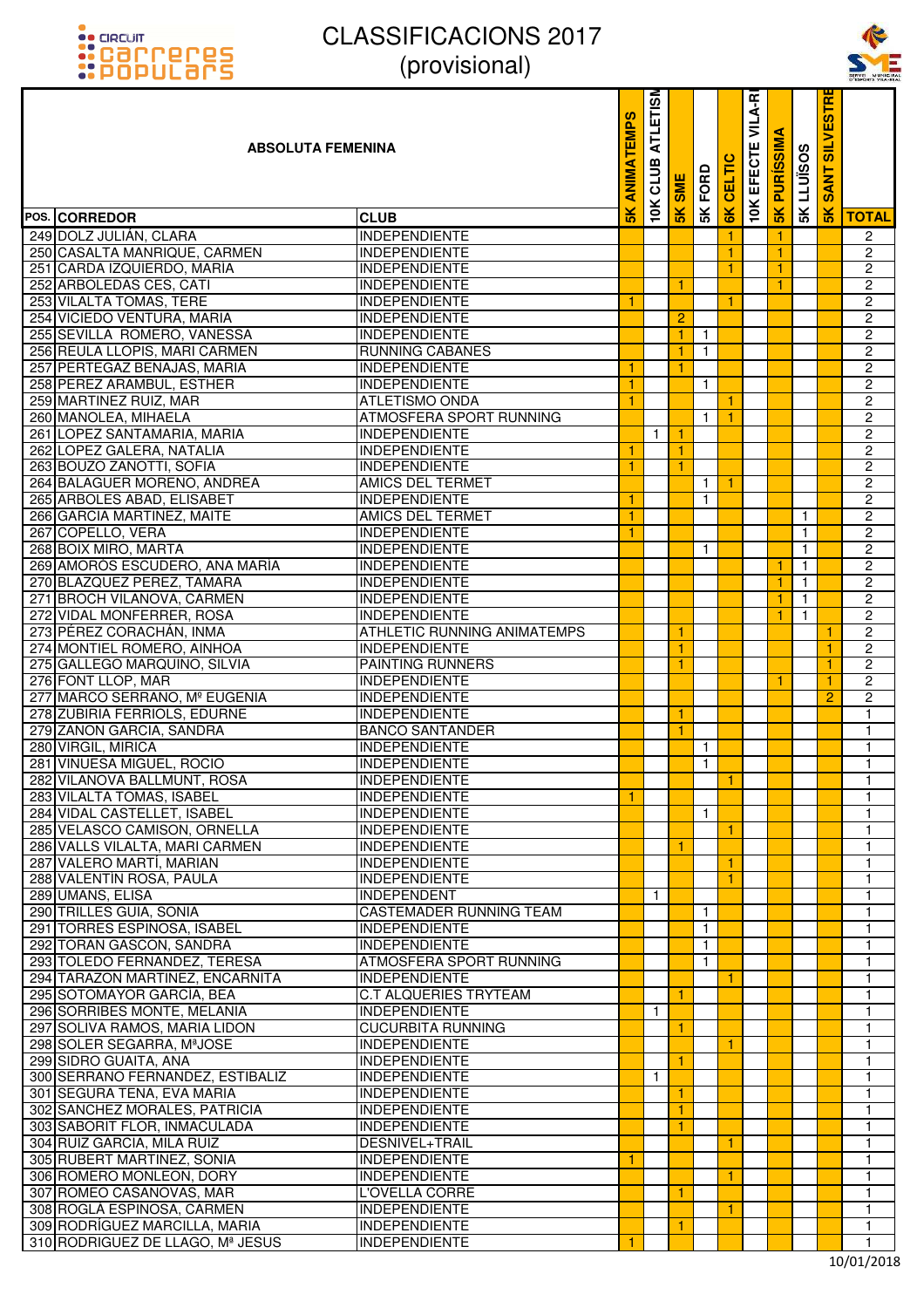



| <b>::</b> POPULƏMS                                              | UUUUUUUU                                        |                   |                         |               |              |               |                        |                      |                   |                                    | SERVEI MUNICH     |
|-----------------------------------------------------------------|-------------------------------------------------|-------------------|-------------------------|---------------|--------------|---------------|------------------------|----------------------|-------------------|------------------------------------|-------------------|
| <b>ABSOLUTA FEMENINA</b>                                        |                                                 | <b>ANIMATEMPS</b> | <b>ATLETISM</b><br>CLUB | <b>SME</b>    | FORD         | 高             | VILA-RI<br>ш<br>EFECTI | ⋖<br><b>PURISSIM</b> | <b>SK LLUISOS</b> | <b>SILVESTR</b><br><b>ANT</b><br>Ŵ |                   |
| POS. CORREDOR                                                   | <b>CLUB</b>                                     | $\frac{8}{10}$    | 10K                     | $\frac{1}{2}$ | 5K           | $\frac{1}{2}$ | <b>10K</b>             | 5K                   |                   | $\frac{1}{2}$                      | <b>TOTAL</b>      |
| 311 RODRÍGUEZ DA SILVA, CELIA                                   | <b>INDEPENDIENTE</b>                            |                   |                         |               |              | -1            |                        |                      |                   |                                    | 1                 |
| 312 RICO SOS, NATALIA MARIA                                     | <b>VILA-SWIM</b>                                | 1                 |                         |               |              |               |                        |                      |                   |                                    | $\mathbf{1}$      |
| 313 REMOLAR COSTA, C. BLANCA                                    | <b>INDEPENDIENTE</b>                            |                   |                         |               |              | 1             |                        |                      |                   |                                    | $\mathbf{1}$      |
| 314 RAMIREZ CENTELLES, EVA                                      | C.A. ONDA                                       |                   |                         |               |              |               |                        |                      |                   |                                    | 1                 |
| 315 QUERAL GIMENEZ, MARI                                        | <b>URBANSPORTCLUB</b>                           |                   |                         | 1             |              |               |                        |                      |                   |                                    | $\mathbf{1}$      |
| 316 PREDA, ELENA<br>317 PLASENCIA LAZARO, CARMEN LUCIA          | DESBORDATS RUNNERS TEAM<br><b>INDEPENDIENTE</b> |                   |                         |               | $\mathbf{1}$ |               |                        |                      |                   |                                    | 1<br>$\mathbf{1}$ |
| 318 PITARCH ALMELA, FINA                                        | <b>INDEPENDIENTE</b>                            |                   |                         |               |              | 1             |                        |                      |                   |                                    | $\mathbf{1}$      |
| 319 PEREZ VALLS, LAIA                                           | <b>INDEPENDIENTE</b>                            |                   |                         | 1             |              |               |                        |                      |                   |                                    | 1                 |
| 320 PÉREZ CEBADERA, Mª ÁNGELES                                  | CARAGOL                                         |                   |                         |               |              |               |                        |                      |                   |                                    | 1                 |
| 321 PERALTA GARCIA, PAQUI                                       | <b>INDEPENDIENTE</b>                            |                   |                         |               |              |               |                        |                      |                   |                                    | $\mathbf{1}$      |
| 322 PEIRO SANTAGUEDA, ANDREA                                    | <b>INDEPENDIENTE</b>                            |                   |                         | 1             |              |               |                        |                      |                   |                                    | $\mathbf{1}$      |
| 323 PASTOR GARCIA, LLUM                                         | <b>INDEPENDIENTE</b>                            |                   |                         |               |              | 1             |                        |                      |                   |                                    | $\mathbf{1}$      |
| 324 PALLARES BOU, CARMEN                                        | $A-6$                                           | 1                 |                         |               |              |               |                        |                      |                   |                                    | 1                 |
| 325 PALLARES BLASCO, SILVIA                                     | A 4PELAT                                        |                   |                         |               |              |               |                        |                      |                   |                                    | $\mathbf{1}$      |
| 326 OLUCHA, ROSANA                                              | <b>INDEPENDIENTE</b>                            |                   | $\mathbf{1}$            |               |              |               |                        |                      |                   |                                    | $\mathbf{1}$      |
| 327 NUÑO DE HARO, SICILIA                                       | <b>INDEPENDIENTE</b>                            |                   |                         |               |              | 1             |                        |                      |                   |                                    | $\mathbf{1}$      |
| 328 NEGRE CARRASCO, IRACHE                                      | <b>INDEPENDIENTE</b>                            |                   |                         |               |              |               |                        |                      |                   |                                    | 1                 |
| 329 MUÑOZ DURAN, TERESA                                         | <b>TARONGETES</b>                               |                   |                         |               |              |               |                        |                      |                   |                                    | 1                 |
| 330 MOYA VELA, BLANCA                                           | <b>INDEPENDIENTE</b>                            |                   |                         | 1             |              |               |                        |                      |                   |                                    | 1                 |
| 331 MOTA MARTINEZ, CHARO                                        | <b>INDEPENDIENTE</b>                            |                   |                         | 1             |              |               |                        |                      |                   |                                    | $\mathbf{1}$      |
| 332 MOTA GARCIA, MARIA ROSARIO                                  | INDEPENDIENTE                                   | 1                 |                         |               |              | -1            |                        |                      |                   |                                    | 1<br>$\mathbf{1}$ |
| 333 MONTOLIU IBAÑEZ, MONTSE<br>334 MONTINS PERALTA, TANIA       | INDEPENDIENTE<br><b>INDEPENDIENTE</b>           |                   |                         |               |              |               |                        |                      |                   |                                    | $\mathbf{1}$      |
| 335 MONTIEL VIVO, AINHOA                                        | <b>INDEPENDIENTE</b>                            | 1                 |                         |               |              |               |                        |                      |                   |                                    | $\mathbf{1}$      |
| 336 MOMPO BELDA, NOELIA                                         | INDEPENDIENTE                                   |                   |                         | 1             |              |               |                        |                      |                   |                                    | $\mathbf{1}$      |
| 337 MILLAN, ALEJANDRA                                           | INDEPENDIENTE                                   |                   |                         |               | $\mathbf{1}$ |               |                        |                      |                   |                                    | 1                 |
| 338 MILLÁ PRADES, LOURDES                                       | <b>INDEPENDIENTE</b>                            |                   |                         |               |              |               |                        |                      |                   |                                    | $\mathbf{1}$      |
| 339 MILLÁ PRADES, INMA                                          | <b>INDEPENDIENTE</b>                            |                   |                         |               |              | 1             |                        |                      |                   |                                    | $\mathbf{1}$      |
| 340 MEZQUITA BALAGUER, ANA                                      | <b>INDEPENDIENTE</b>                            |                   |                         |               |              | 1             |                        |                      |                   |                                    | 1                 |
| 341 MENERO, ANA LUCÍA                                           | <b>INDEPENDIENTE</b>                            |                   |                         |               |              | 1             |                        |                      |                   |                                    | $\mathbf{1}$      |
| 342 MATEO MARTINEZ, LUCIA                                       | <b>INDEPENDIENTE</b>                            |                   |                         |               | $\mathbf{1}$ |               |                        |                      |                   |                                    | 1                 |
| 343 MATA RIBES, BIENVE                                          | <b>INDEPENDIENTE</b>                            |                   |                         |               |              | $\vert$ 1     |                        |                      |                   |                                    | $\overline{1}$    |
| 344 MASDEU MOREIRO, MAGDA                                       | <b>INDEPENDIENTE</b>                            |                   |                         |               |              | $\mathbf{1}$  |                        |                      |                   |                                    | 1                 |
| 345 MARTINEZ MARTINEZ, CARMEN                                   | <b>RUNNING CABANES</b>                          |                   |                         |               | $\mathbf{1}$ |               |                        |                      |                   |                                    | 1                 |
| 346 MARTINEZ GONZALEZ, MARI CARMEN<br>347 MARTIN SACRISTAN, ANA | C.A.NOULAS<br><b>INDEPENDIENTE</b>              | 1                 |                         |               | $\mathbf{1}$ |               |                        |                      |                   |                                    | 1<br>1            |
| 348 MARTÍ ROIG, ÀNGELS                                          | <b>INDEPENDIENTE</b>                            |                   |                         | 1             |              |               |                        |                      |                   |                                    | 1                 |
| 349 LOPEZ MONTOLIO, LORENA                                      | <b>INDEPENDIENTE</b>                            |                   |                         |               |              | 1             |                        |                      |                   |                                    | 1                 |
| 350 LLORET BASIERO, MARI PAZ                                    | <b>INDEPENDIENTE</b>                            |                   |                         |               |              | 1             |                        |                      |                   |                                    | 1                 |
| 351 LLORENS LLOP, EVA                                           | <b>INDEPENDIENTE</b>                            |                   |                         |               |              |               |                        |                      |                   |                                    | 1                 |
| 352 LLORENS LLOP, ANA                                           | <b>INDEPENDIENTE</b>                            |                   |                         |               |              |               |                        |                      |                   |                                    | 1                 |
| 353 LLOP RIPOLLES, PILI                                         | <b>INDEPENDIENTE</b>                            |                   |                         |               |              |               |                        |                      |                   |                                    | 1                 |
| 354 LLOP GURREA, ESTHER                                         | <b>INDEPENDIENTE</b>                            |                   |                         |               |              | 1             |                        |                      |                   |                                    | 1                 |
| 355 LLOBAT FLOR, TERESA                                         | <b>SMERUNNERS</b>                               |                   |                         |               |              |               |                        |                      |                   |                                    | 1                 |
| 356 LIÉBANA VENCESLÁ, LOLA                                      | ATMÓSFERA SPORT RUNNING                         |                   |                         |               |              |               |                        |                      |                   |                                    | 1                 |
| 357 JUAN RODRIGUEZ, ARIADNA                                     | <b>ROOTS</b>                                    |                   | $\mathbf{1}$            |               |              |               |                        |                      |                   |                                    | 1                 |
| 358 JAREÑO DELGADO, SUSANA                                      | <b>INDEPENDIENTE</b>                            |                   |                         |               |              | 1             |                        |                      |                   |                                    | 1                 |
| 359 IGUALADA FERNÁNDEZ, MARIA                                   | <b>INDEPENDIENTE</b>                            |                   |                         |               |              | $\mathbf{1}$  |                        |                      |                   |                                    | 1                 |
| 360 GULEI, VERONICA ANDREEA                                     | <b>INDEPENDIENTE</b>                            |                   |                         |               | $\mathbf{1}$ |               |                        |                      |                   |                                    | 1                 |
| 361 GUINOT MENEU, MARTA<br>362 GRAGERA FRANGANILLO, FÁTIMA      | <b>INDEPENDIENTE</b><br><b>INDEPENDIENTE</b>    |                   |                         | 1             |              | 1             |                        |                      |                   |                                    | 1<br>1            |
| 363 GORRIS SOLDEVILA, MIRIAM                                    | <b>INDEPENDIENTE</b>                            |                   |                         |               | $\mathbf{1}$ |               |                        |                      |                   |                                    | 1                 |
| 364 GONZALEZ BELENGUER, MAMEN                                   | <b>VEDAT CASTELLON</b>                          |                   |                         |               | $\mathbf{1}$ |               |                        |                      |                   |                                    | 1                 |
| 365 GONELL COLONQUES, NOEMI                                     | INDEPENDIENTE                                   |                   |                         | 1             |              |               |                        |                      |                   |                                    | 1                 |
| 366 GÓMEZ VALERO, MARIAN                                        | CLUB RAMBLAS DE AZUÉBAR                         |                   |                         |               |              | 1             |                        |                      |                   |                                    | 1                 |
| 367 GOMEZ MARTI, ANDREA                                         | <b>CELTIC SUBMARI</b>                           |                   |                         |               |              | 1             |                        |                      |                   |                                    | 1                 |
| 368 GIL ORTIZ, VANESA                                           | <b>INDEPENDIENTE</b>                            |                   |                         |               |              | 1             |                        |                      |                   |                                    | 1                 |
| 369 GIL MENDOZA, BEATRIZ                                        | <b>INDEPENDIENTE</b>                            |                   |                         |               |              |               |                        |                      |                   |                                    | 1                 |
| 370 GARCIA VAQUERO PRADOS, CRISTINA                             | <b>INDEPENDIENTE</b>                            |                   |                         |               |              | 1             |                        |                      |                   |                                    | 1                 |
| 371 GARCIA HARO, MARIA PILAR                                    | <b>INDEPENDIENTE</b>                            |                   | $\mathbf{1}$            |               |              |               |                        |                      |                   |                                    | 1                 |
| 372 GALVIS GUZMAN, CELINDA                                      | PIONEROS DE SUDAMERICA                          |                   | $\mathbf{1}$            |               |              |               |                        |                      |                   |                                    | 1                 |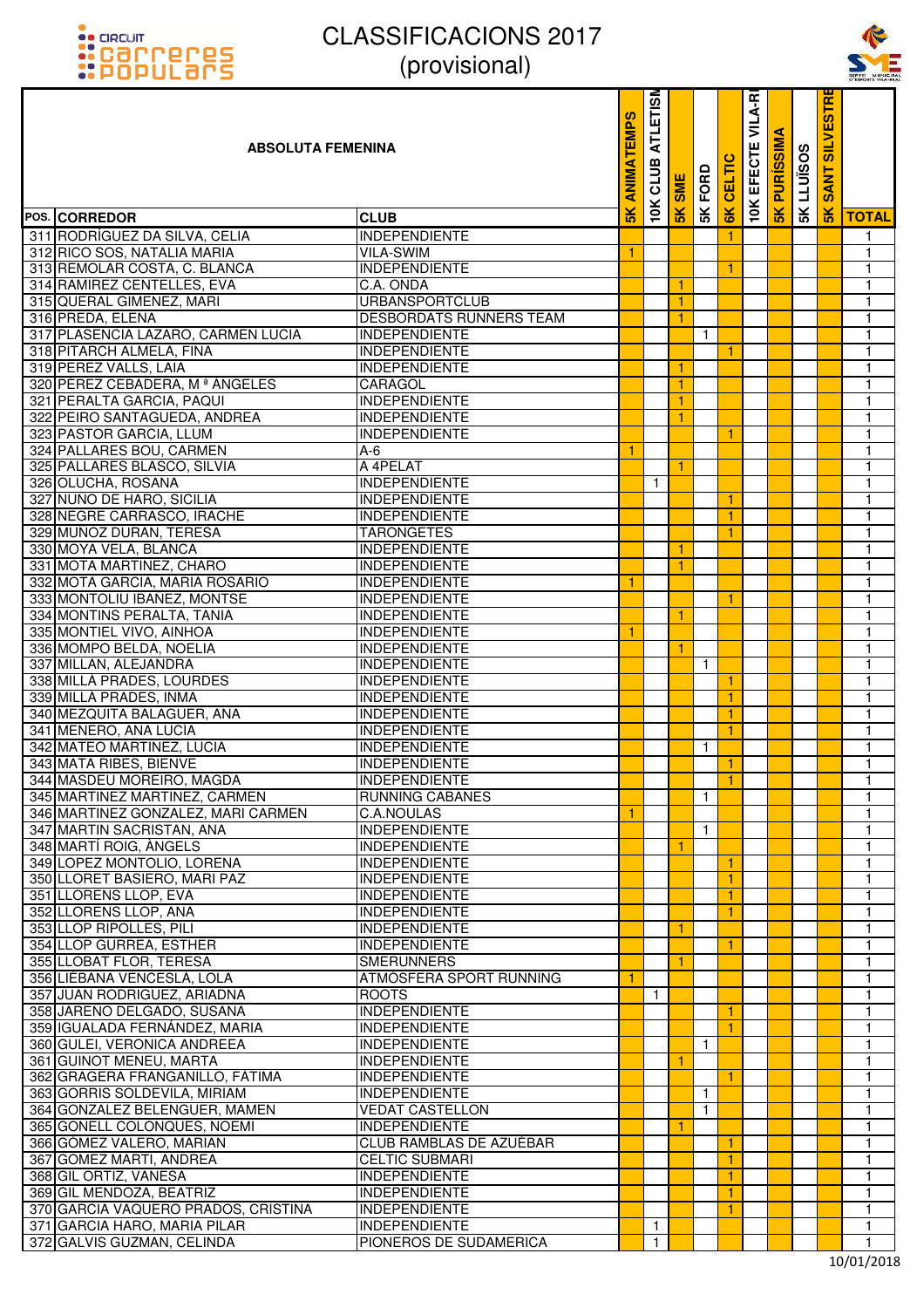



| <b>::</b> POPULƏMS                                                | UUUUUUUU                                           |                   |                         |               |              |                      |                        |                      |            |                                   | SERVEI MUNICH                |
|-------------------------------------------------------------------|----------------------------------------------------|-------------------|-------------------------|---------------|--------------|----------------------|------------------------|----------------------|------------|-----------------------------------|------------------------------|
| <b>ABSOLUTA FEMENINA</b>                                          |                                                    | <b>ANIMATEMPS</b> | <b>ATLETISM</b><br>CLUB | <b>SME</b>    | FORD         | 高                    | VILA-RI<br>Ш<br>EFECTI | ⋖<br><b>PURISSIM</b> | 5K LLUISOS | <b>SILVESTR</b><br><b>NT</b><br>Ŵ |                              |
| POS. CORREDOR                                                     | <b>CLUB</b>                                        | $\frac{8}{10}$    | 10K                     | $\frac{1}{2}$ | 5K           | $\frac{1}{2}$        | 10K                    | 5K                   |            | $\frac{1}{2}$                     | <b>TOTAL</b>                 |
| 373 GALAN BARCO, JOSEFA                                           | WWW.BENSACH-CHUMILLAS.COM                          |                   |                         |               |              | -1                   |                        |                      |            |                                   | 1                            |
| 374 FUENTES NAVARRO, MIREIA                                       | <b>INDEPENDIENTE</b>                               | -1                |                         |               |              |                      |                        |                      |            |                                   | $\mathbf{1}$                 |
| 375 FRANCH, EVA                                                   | <b>INDEPENDIENTE</b>                               |                   | $\mathbf{1}$            |               |              |                      |                        |                      |            |                                   | 1                            |
| 376 FRANCH MONLLEO, SUSANA                                        | <b>INDEPENDIENTE</b>                               |                   |                         |               |              | 1                    |                        |                      |            |                                   | 1                            |
| 377 FORTUÑO, JESSICA<br>378 FORTUÑO GIL, SARA                     | <b>INDEPENDIENTE</b>                               |                   |                         |               | $\mathbf{1}$ |                      |                        |                      |            |                                   | 1<br>$\mathbf{1}$            |
| 379 FONT COSTA, Mª DOLORES                                        | <b>INDEPENDIENTE</b><br><b>INDEPENDIENTE</b>       |                   |                         |               |              | 1<br>1               |                        |                      |            |                                   | 1                            |
| 380 FERRER, IRENE                                                 | AMICS DEL CLOT                                     |                   |                         |               | $\mathbf{1}$ |                      |                        |                      |            |                                   | $\mathbf{1}$                 |
| 381 FERRER CAMAÑES, CLARA                                         | PORTELL TURISME                                    |                   |                         |               |              | -1                   |                        |                      |            |                                   | 1                            |
| 382 FERNANDEZ MUÑIZ, LUCIA                                        | <b>INDEPENDIENTE</b>                               |                   |                         |               | 1            |                      |                        |                      |            |                                   | 1                            |
| 383 FERNÁNDEZ MARMANEU, ANDREA                                    | <b>INDEPENDIENTE</b>                               |                   | $\mathbf{1}$            |               |              |                      |                        |                      |            |                                   | 1                            |
| 384 FENOLLOSA REDONDO, NOELIA                                     | <b>CLUB ALMENARA TRIATLO</b>                       |                   |                         | 1             |              |                      |                        |                      |            |                                   | $\mathbf{1}$                 |
| 385 FENOLLOSA I ANGLES, LAIA                                      | <b>RUNNING CABANES</b>                             |                   |                         | 1             |              |                      |                        |                      |            |                                   | 1                            |
| 386 ESCUDEROS JUAREZ, RUTH                                        | <b>INDEPENDIENTE</b>                               | 1                 |                         |               |              |                      |                        |                      |            |                                   | $\mathbf{1}$                 |
| 387 ESCRIVÀ PARADÍS, MARIA                                        | PORTELL TURISME                                    |                   |                         |               |              |                      |                        |                      |            |                                   | 1                            |
| 388 DE LA VEGA BENITO, SONIA                                      | <b>INDEPENDIENTE</b>                               |                   |                         |               |              | 1                    |                        |                      |            |                                   | $\mathbf{1}$                 |
| 389 DE LA OSSA AVILA, ELENA                                       | ATMOSFERA SPORT RUNNING                            |                   |                         |               |              | 1                    |                        |                      |            |                                   | $\mathbf{1}$<br>$\mathbf{1}$ |
| 390 CORTES MEJIAS, MARIA JOSE<br>391 CORACHAN LOPEZ, RAQUEL       | <b>BANCO SANTANDER</b><br><b>INDEPENDIENTE</b>     |                   |                         | 1             |              | 1                    |                        |                      |            |                                   | 1                            |
| 392 COPOVÍ MOYA, DIANA                                            | <b>INDEPENDIENTE</b>                               |                   |                         |               |              |                      |                        |                      |            |                                   | $\mathbf{1}$                 |
| 393 CLAROS RAMOS, SILVIA                                          | <b>INDEPENDIENTE</b>                               |                   |                         |               |              | 1                    |                        |                      |            |                                   | $\mathbf{1}$                 |
| 394 CHIVA MOLINER, PATRICIA                                       | <b>TROTASENDERS</b>                                |                   | $\mathbf{1}$            |               |              |                      |                        |                      |            |                                   | 1                            |
| 395 CETINA, SANDRA                                                | <b>INDEPENDIENTE</b>                               | 1                 |                         |               |              |                      |                        |                      |            |                                   | $\mathbf{1}$                 |
| 396 CASTILLO ALONSO, CARMEN                                       | <b>SMERUNNERS</b>                                  |                   |                         |               |              |                      |                        |                      |            |                                   | $\mathbf{1}$                 |
| 397 CASTELLO NOSTRORT, Mª CARMEN                                  | <b>INDEPENDIENTE</b>                               |                   |                         |               |              | 1                    |                        |                      |            |                                   | $\mathbf{1}$                 |
| 398 CASAS RODRIGUEZ, ELISA                                        | AUTOS DE CHOQUE GARCIA                             |                   |                         |               | $\mathbf{1}$ |                      |                        |                      |            |                                   | $\mathbf{1}$                 |
| 399 CASALS CARRILLO, ANNA                                         | INDEPENDIENTE                                      |                   |                         |               |              |                      |                        |                      |            |                                   | 1                            |
| 400 CARRASCO MARTINEZ, PEPI                                       | C.A. ONDA                                          |                   |                         |               |              |                      |                        |                      |            |                                   | $\mathbf{1}$                 |
| 401 CARDONA ORDINES, PURIFICACION<br>402 CAPDEVILA ALAIZ, LOURDES | <b>GR REAL DE GANDIA</b><br><b>CAPDECOUSINS</b>    |                   | $\mathbf{1}$            | 1             |              |                      |                        |                      |            |                                   | $\mathbf{1}$<br>$\mathbf{1}$ |
| 403 CANTAVELLA FERRIZ, PILAR                                      | <b>INDEPENDIENTE</b>                               |                   |                         |               |              | 1                    |                        |                      |            |                                   | 1                            |
| 404 CANDAU BURGUETE, ISABEL                                       | <b>INDEPENDIENTE</b>                               |                   |                         |               |              | $\mathbf{1}$         |                        |                      |            |                                   | 1                            |
| 405 CAMPOS IBAÑEZ, GARA                                           | <b>INDEPENDIENTE</b>                               |                   |                         |               |              | $\overline{1}$       |                        |                      |            |                                   | $\overline{1}$               |
| 406 CAMPOS BENLLOCH, CONCHI                                       | <b>CUCURBITA RUNNING</b>                           |                   |                         | 1             |              |                      |                        |                      |            |                                   | 1                            |
| 407 CALPE GIMENO, AMPARO                                          | <b>TROTASENDERS</b>                                |                   | $\mathbf{1}$            |               |              |                      |                        |                      |            |                                   | 1                            |
| 408 BUSTAMANTE SOLER, MARIA JOSE                                  | <b>INDEPENDIENTE</b>                               |                   |                         |               | $\mathbf{1}$ |                      |                        |                      |            |                                   | 1                            |
| 409 BRUN SANTIAGO, REBECA                                         | <b>INDEPENDIENTE</b>                               | 1                 |                         |               |              |                      |                        |                      |            |                                   | 1                            |
| 410 BOIXADER GIL, ALBA                                            | <b>CELTIC SUBMARI</b>                              |                   |                         |               |              | $\blacktriangleleft$ |                        |                      |            |                                   | 1                            |
| 411 BENITEZ CAMPO, ANA MARIA                                      | <b>CUCURBITA RUNNING</b>                           |                   |                         |               |              |                      |                        |                      |            |                                   | 1                            |
| 412 BARRIEL CORREAS, LORENA                                       | <b>INDEPENDIENTE</b>                               |                   |                         |               |              |                      |                        |                      |            |                                   | 1                            |
| 413 BALLESTER PÉREZ, MARI CARMEN<br>414 AYALA ESBRÍ, MARÍA TERESA | <b>INDEPENDIENTE</b><br><b>CLUB XTREM ALMENARA</b> |                   |                         |               |              |                      |                        |                      |            |                                   | 1<br>1                       |
| 415 AUGUSTO MIRA, CATIA                                           | <b>XIBECA TRAIL</b>                                |                   |                         |               |              | 1                    |                        |                      |            |                                   | 1                            |
| 416 ASENSIO LOPEZ, LORENA                                         | <b>INDEPENDIENTE</b>                               |                   |                         |               |              | 1                    |                        |                      |            |                                   | 1                            |
| 417 ASENSIO GIRONA, GEMMA                                         | <b>CELTIC SUBMARI</b>                              |                   |                         |               |              | 1                    |                        |                      |            |                                   | 1                            |
| 418 ARNAU MUÑOZ, MARIA DOLORES                                    | <b>INDEPENDIENTE</b>                               |                   |                         | 1             |              |                      |                        |                      |            |                                   | 1                            |
| 419 ARNAU CANO, LOURDES                                           | <b>BETXI RUNNERS</b>                               | $\mathbf{1}$      |                         |               |              |                      |                        |                      |            |                                   | 1                            |
| 420 ANDRES GARCIA, FELI                                           | <b>INDEPENDIENTE</b>                               |                   |                         |               |              | -1                   |                        |                      |            |                                   | 1                            |
| 421 ALEGRE TIERRASECA, ANA                                        | WWW.BENSACH-CHUMILLAS.COM                          |                   |                         |               |              | $\mathbf{1}$         |                        |                      |            |                                   | 1                            |
| 422 ALCALA ESCOIN, SONIA                                          | <b>INDEPENDIENTE</b>                               |                   |                         |               | $\mathbf{1}$ |                      |                        |                      |            |                                   | 1                            |
| 423 ALBALATE PERIS, NOELIA                                        | <b>INSEPENDIENTE</b>                               |                   |                         | 1             |              |                      |                        |                      |            |                                   | 1                            |
| 424 AGRAMUNT, EVA<br>425 ADAN MARTINEZ, ANA                       | <b>INDEPENDIENTE</b><br>A TERRA                    |                   |                         |               | $\mathbf{1}$ |                      |                        |                      |            |                                   | 1<br>1                       |
| 426 ANDRES MARTI, LLUISA                                          | <b>INDEPENDIENTE</b>                               |                   |                         |               |              |                      |                        | 1.                   |            |                                   | 1                            |
| 427 BUYLE MARCO, SUSANA                                           | <b>INDEPENDIENTE</b>                               |                   |                         |               |              |                      |                        | 1                    |            |                                   | 1                            |
| 428 CABEDO GONZÁLEZ, MARÍA                                        | <b>INDEPENDIENTE</b>                               |                   |                         |               |              |                      |                        | 1                    |            |                                   | 1                            |
| 429 CABEDO SERRANO, IRENE                                         | <b>INDEPENDIENTE</b>                               |                   |                         |               |              |                      |                        | 1                    |            |                                   | 1                            |
| 430 CALDUCH LLOP, ALICIA                                          | <b>CLUB D'ATLETISME</b>                            |                   |                         |               |              |                      |                        | 1.                   |            |                                   | 1                            |
| 431 CANO BALAGUER, AROA                                           | <b>AMICS DEL TERMET</b>                            |                   |                         |               |              |                      |                        | 1.                   |            |                                   | 1                            |
| 432 CARCELLER GARCÍA, MONICA                                      | <b>INDEPENDIENTE</b>                               |                   |                         |               |              |                      |                        | 1.                   |            |                                   | 1                            |
| 433 CHIVA ROCA, ELENA                                             | <b>CELTIC SUBMARI</b>                              |                   |                         |               |              |                      |                        | 1.                   |            |                                   | 1                            |
| 434 COPOVI JUAN, EVA                                              | OUTDOOR PERSONAL TRAINER                           |                   |                         |               |              |                      |                        |                      |            |                                   | 1                            |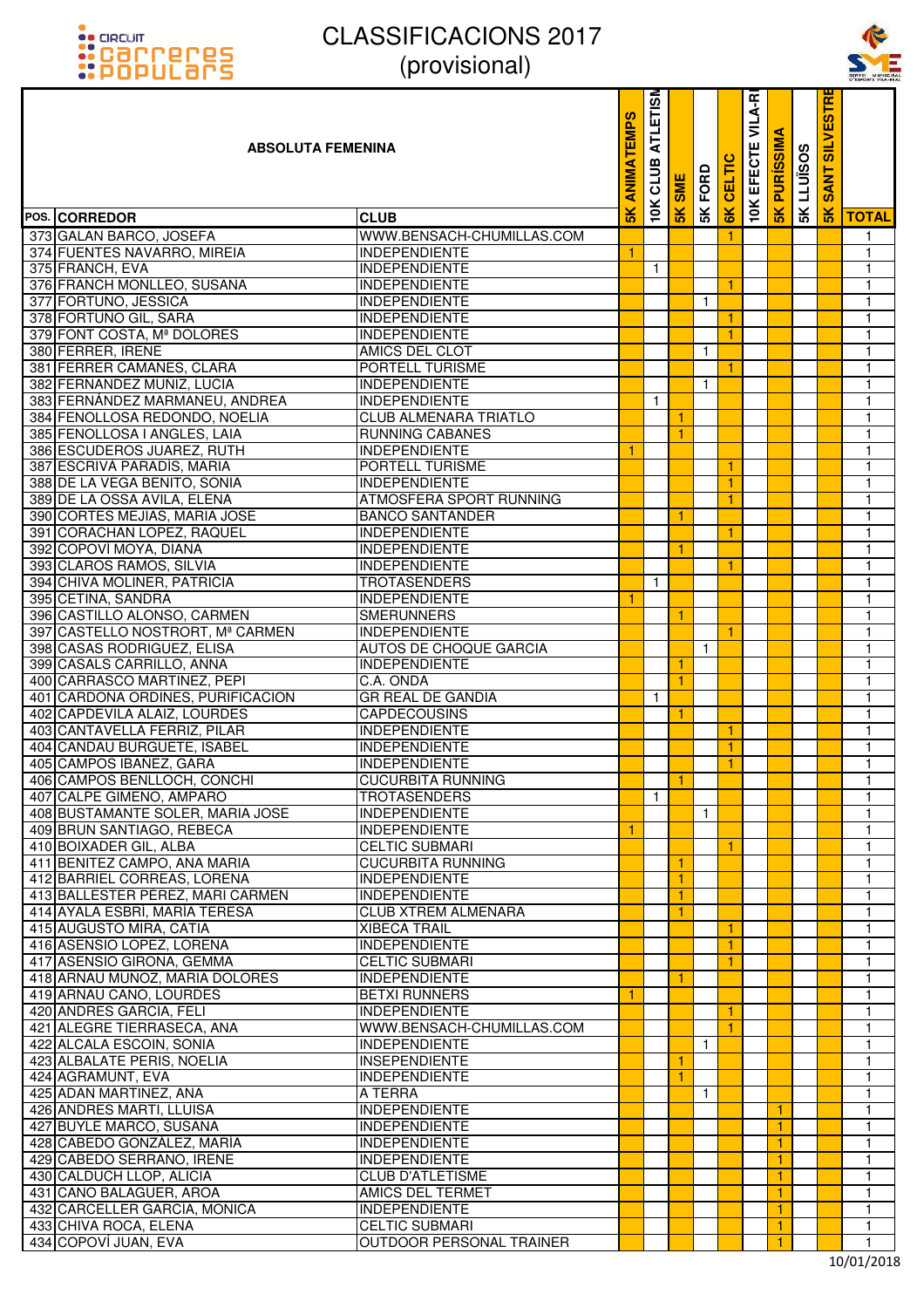



| <b>::POPULars</b>                                         | UUUUUUUU                                         |                   |                         |               |      |       |                        |                 |                              |                                              | SERVEI MUNICI     |
|-----------------------------------------------------------|--------------------------------------------------|-------------------|-------------------------|---------------|------|-------|------------------------|-----------------|------------------------------|----------------------------------------------|-------------------|
| <b>ABSOLUTA FEMENINA</b>                                  |                                                  | <b>ANIMATEMPS</b> | <b>ATLETISM</b><br>CLUB | <b>SME</b>    | FORD | CELTI | VILA-RI<br>ш<br>EFECTI | <b>PURISSIM</b> | LLUÏSOS                      | <b>IRIGS</b><br><b>IIV1IS</b><br><b>SANT</b> |                   |
| POS. CORREDOR                                             | <b>CLUB</b>                                      |                   | 10K                     | $\frac{1}{2}$ | 5K   | 6K    | 10K                    | 5K              | 5K                           | $\frac{1}{2}$                                | <b>TOTAL</b>      |
| 435 DE LLAGO, KASIA                                       | <b>INDEPENDIENTE</b>                             |                   |                         |               |      |       |                        | 1.              |                              |                                              | 1                 |
| 436 DE OLIVEIRA MULET, VALERIA                            | <b>INDEPENDIENTE</b>                             |                   |                         |               |      |       |                        |                 |                              |                                              | 1                 |
| 437 DELGADO NOVA, ELENA                                   | <b>INDEPENDIENTE</b>                             |                   |                         |               |      |       |                        |                 |                              |                                              | $\mathbf{1}$      |
| 438 ESTELLER, ANA PILAR                                   | <b>INDEPENDIENTE</b>                             |                   |                         |               |      |       |                        |                 |                              |                                              | $\mathbf{1}$      |
| 439 FERNÁNDEZ ROMERO, Mª CARMEN                           | <b>INDEPENDIENTE</b>                             |                   |                         |               |      |       |                        | 1               |                              |                                              | 1                 |
| 440 FORTUÑO, SANDRA                                       | <b>INDEPENDIENTE</b>                             |                   |                         |               |      |       |                        |                 |                              |                                              | 1                 |
| 441 FRANCO JIMÉNEZ, LUCÍA                                 | <b>INDEPENDIENTE</b>                             |                   |                         |               |      |       |                        |                 |                              |                                              | $\mathbf{1}$      |
| 442 GOTERRIS DIAZ, MARTA<br>443 LOZANO FERNANDEZ, CARMINA | <b>INDEPENDIENTE</b><br><b>INDEPENDIENTE</b>     |                   |                         |               |      |       |                        | 1<br>1.         |                              |                                              | $\mathbf{1}$<br>1 |
| 444 MANRIQUE GARCIA, GRACIELA                             | <b>INDEPENDIENTE</b>                             |                   |                         |               |      |       |                        | 1               |                              |                                              | 1                 |
| 445 MARTÍNEZ ARENAS, SOL                                  | <b>INDEPENDIENTE</b>                             |                   |                         |               |      |       |                        |                 |                              |                                              | $\mathbf{1}$      |
| 446 MATA CASTILLO, MARÍA                                  | <b>INDEPENDIENTE</b>                             |                   |                         |               |      |       |                        | 1.              |                              |                                              | $\mathbf{1}$      |
| 447 MEZQUITA MULET, SUSANA                                | <b>SOM ESPORT-NATURA</b>                         |                   |                         |               |      |       |                        | 1               |                              |                                              | $\mathbf{1}$      |
| 448 MILITARU, GIORGIANA                                   | DC SPORT CLUB                                    |                   |                         |               |      |       |                        | 1               |                              |                                              | 1                 |
| 449 MIRAVET GARCÍA, ALEJANDRA                             | <b>INDEPENDIENTE</b>                             |                   |                         |               |      |       |                        |                 |                              |                                              | 1                 |
| 450 MUÑOZ GARCIA, BEATRIZ                                 | <b>INDEPENDIENTE</b>                             |                   |                         |               |      |       |                        |                 |                              |                                              | $\mathbf{1}$      |
| 451 MUÑOZ GARCIA, CRISTINA                                | <b>INDEPENDIENTE</b>                             |                   |                         |               |      |       |                        |                 |                              |                                              | 1                 |
| 452 NAVARRO ORTELLS, CRISTINA                             | <b>INDEPENDIENTE</b>                             |                   |                         |               |      |       |                        | 1               |                              |                                              | $\mathbf{1}$      |
| 453 NEBOT LOPEZ, CARMEN                                   | <b>INDEPENDIENTE</b>                             |                   |                         |               |      |       |                        |                 |                              |                                              | 1                 |
| 454 NEBOT ROMERO, CLARA                                   | <b>INDEPENDIENTE</b>                             |                   |                         |               |      |       |                        |                 |                              |                                              | $\mathbf{1}$      |
| 455 NEBOT ROMERO, RAQUEL                                  | <b>INDEPENDIENTE</b>                             |                   |                         |               |      |       |                        | 1               |                              |                                              | $\mathbf{1}$      |
| 456 ORTELLS PEIRATS, LAIA                                 | <b>CLUB D'ATLETISME</b>                          |                   |                         |               |      |       |                        | 1.              |                              |                                              | 1                 |
| 457 ORTELLS PEIRATS, RAQUEL                               | <b>CLUB D'ATLETISME</b>                          |                   |                         |               |      |       |                        | 1               |                              |                                              | 1                 |
| 458 PALMER SANJULIAN, NADINE                              | <b>INDEPENDIENTE</b>                             |                   |                         |               |      |       |                        |                 |                              |                                              | $\mathbf{1}$      |
| 459 PITARCH PLAZA, MAR                                    | <b>TRIVILA</b>                                   |                   |                         |               |      |       |                        | 1.              |                              |                                              | $\mathbf{1}$      |
| 460 PITARCH SEBASTIA, SILVIA                              | <b>INDEPENDIENTE</b>                             |                   |                         |               |      |       |                        |                 |                              |                                              | $\mathbf{1}$      |
| 461 POZO, CRISTHINA<br>462 QUEROL LOPEZ, PAULA            | <b>INDEPENDIENTE</b><br><b>HANDBOL VILA-REAL</b> |                   |                         |               |      |       |                        | 1               |                              |                                              | 1<br>$\mathbf{1}$ |
| 463 RAMIRO SALVA, MARIA                                   | <b>INDEPENDIENTE</b>                             |                   |                         |               |      |       |                        | 1               |                              |                                              | $\mathbf{1}$      |
| 464 RAMOS FELIPE, LIDIA                                   | <b>INDEPENDIENTE</b>                             |                   |                         |               |      |       |                        | 1               |                              |                                              | 1                 |
| 465 RODRÍGUEZ CHIVA, MARÍA                                | <b>ATLETISME</b>                                 |                   |                         |               |      |       |                        | 1               |                              |                                              | 1                 |
| 466 SALES CARAQUITENA, CRISTINA                           | <b>INDEPENDIENTE</b>                             |                   |                         |               |      |       |                        | 1               |                              |                                              | 1                 |
| 467 SALVADOR DESPONS, SONIA                               | <b>INDEPENDIENTE</b>                             |                   |                         |               |      |       |                        | $\overline{1}$  |                              |                                              | $\overline{1}$    |
| 468 SANJUAN RODRIGUEZ, MARINA                             | <b>TRIVILA</b>                                   |                   |                         |               |      |       |                        | 1               |                              |                                              | 1                 |
| 469 SARRIA FIESTAS, MARÍA JOSÉ                            | ATLETISME VILA-REAL                              |                   |                         |               |      |       |                        | 1.              |                              |                                              | $\mathbf{1}$      |
| 470 SARRION TAMARIT, TATIANA                              | <b>INDEPENDIENTE</b>                             |                   |                         |               |      |       |                        | 1.              |                              |                                              | 1                 |
| 471 SEGARRA CASALTA, MARIA                                | <b>INDEPENDIENTE</b>                             |                   |                         |               |      |       |                        |                 |                              |                                              | $\mathbf{1}$      |
| 472 SOLER DOÑATE, CONCHÍN                                 | <b>INDEPENDIENTE</b>                             |                   |                         |               |      |       |                        | 1               |                              |                                              | 1                 |
| 473 VICENT CARDA, MARIA                                   | <b>INDEPENDIENTE</b>                             |                   |                         |               |      |       |                        |                 |                              |                                              | 1                 |
| 474 IONUT MATEI, MARCEL                                   | <b>INDEPENDIENTE</b>                             |                   |                         |               |      |       |                        |                 |                              |                                              | 1                 |
| 475 VICENT GOTERRIS, VIRGINIA PILAR                       | <b>INDEPENDIENTE</b>                             |                   |                         |               |      |       |                        |                 |                              |                                              | 1                 |
| 476 BAGAN, MARINA                                         | CLUB RUGBY CASTELLÓN                             |                   |                         |               |      |       |                        |                 | $\mathbf{1}$                 |                                              | $\mathbf{1}$      |
| 477 BALAGUER MORENO, ALEJANDRA                            | <b>INDEPENDIENTE</b>                             |                   |                         |               |      |       |                        |                 | $\mathbf{1}$                 |                                              | $\mathbf{1}$      |
| 478 CATALÁ ALONSO, YASMINA                                | <b>INDEPENDIENTE</b>                             |                   |                         |               |      |       |                        |                 | $\mathbf{1}$                 |                                              | 1                 |
| 479 DE LA MUÑOZA, MARISA                                  | <b>INDEPENDIENTE</b>                             |                   |                         |               |      |       |                        |                 | $\mathbf{1}$                 |                                              | 1                 |
| 480 ESTEVE, DIANA<br>481 FERNÁNDEZ PÉREZ, ELENA           | <b>INDEPENDIENTE</b><br><b>INDEPENDIENTE</b>     |                   |                         |               |      |       |                        |                 | $\mathbf{1}$<br>$\mathbf{1}$ |                                              | 1                 |
| 482 FERNÁNDEZ PÉREZ, PAULA                                | <b>INDEPENDIENTE</b>                             |                   |                         |               |      |       |                        |                 | $\mathbf{1}$                 |                                              | 1<br>1            |
| 483 GARCIA MARTINEZ, EVA                                  | INDEPENDIENTE                                    |                   |                         |               |      |       |                        |                 | $\mathbf 1$                  |                                              | 1                 |
| 484 GIL EDO, LOURDES                                      | <b>INDEPENDIENTE</b>                             |                   |                         |               |      |       |                        |                 | $\mathbf{1}$                 |                                              | 1                 |
| 485 GUAL ROSELL, PATRICIA                                 | <b>INDEPENDIENTE</b>                             |                   |                         |               |      |       |                        |                 | $\mathbf{1}$                 |                                              | 1                 |
| 486 GUMBAU DOMINGO, MARIA JOSÉ                            | <b>INDEPENDIENTE</b>                             |                   |                         |               |      |       |                        |                 | $\mathbf{1}$                 |                                              | $\mathbf{1}$      |
| 487 HIDALGO ORTEGA, Mª DEL MAR                            | <b>INDEPENDIENTE</b>                             |                   |                         |               |      |       |                        |                 | $\mathbf{1}$                 |                                              | 1                 |
| 488 JUAN SERRANO, GLORIA                                  | <b>INDEPENDIENTE</b>                             |                   |                         |               |      |       |                        |                 | $\mathbf{1}$                 |                                              | 1                 |
| 489 LÓPEZ GIRONA, CARMEN                                  | <b>INDEPENDIENTE</b>                             |                   |                         |               |      |       |                        |                 | $\mathbf{1}$                 |                                              | $\mathbf{1}$      |
| 490 MARTINEZ, MARINA                                      | <b>INDEPENDIENTE</b>                             |                   |                         |               |      |       |                        |                 | $\mathbf{1}$                 |                                              | 1                 |
| 491 MATEU GUILLAMON, IDELIA                               | <b>KEMAOS</b>                                    |                   |                         |               |      |       |                        |                 | $\mathbf{1}$                 |                                              | 1                 |
| 492 MEZQUITA VIDAL, MARIA                                 | <b>INDEPENDIENTE</b>                             |                   |                         |               |      |       |                        |                 | $\mathbf 1$                  |                                              | 1                 |
| 493 MONFORT ROCA, MARTA                                   | <b>INDEPENDIENTE</b>                             |                   |                         |               |      |       |                        |                 | $\mathbf{1}$                 |                                              | $\mathbf{1}$      |
| 494 ORENGA BENET, NOELIA                                  | <b>INDEPENDIENTE</b>                             |                   |                         |               |      |       |                        |                 | $\mathbf{1}$                 |                                              | 1                 |
| 495 PESUDO CATALA, BALMA                                  | <b>INDEPENDIENTE</b>                             |                   |                         |               |      |       |                        |                 | $\mathbf{1}$                 |                                              | 1                 |
| 496 PORTALÉS, DIANA                                       | <b>INDEPENDIENTE</b>                             |                   |                         |               |      |       |                        |                 | $\mathbf{1}$                 |                                              |                   |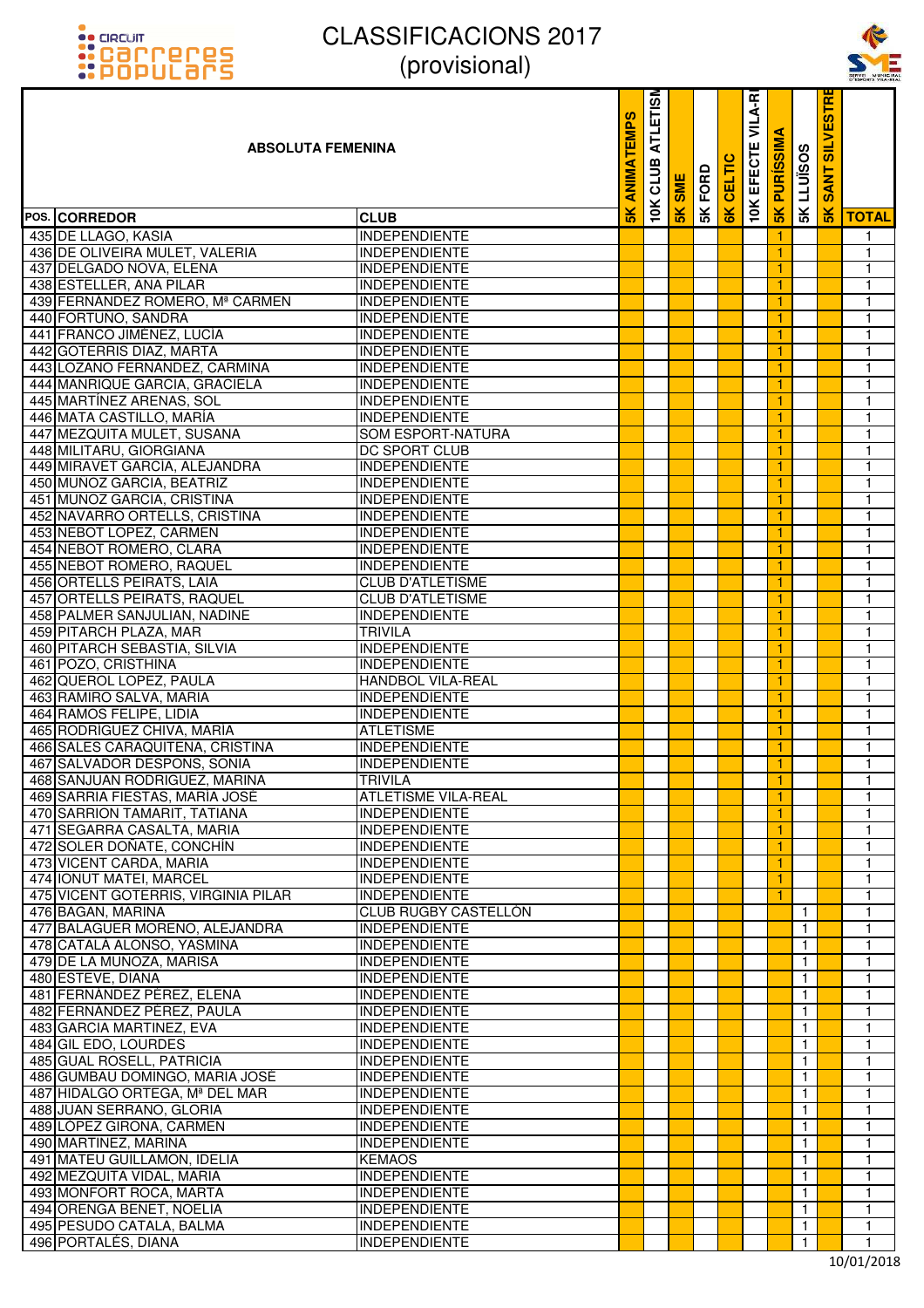



| <u> ::POPULArs</u>                                     | UUUUUUUU                                         |                   |                         |               |      |               |                        |                      |              |                                   | SERVEI MUNICH     |
|--------------------------------------------------------|--------------------------------------------------|-------------------|-------------------------|---------------|------|---------------|------------------------|----------------------|--------------|-----------------------------------|-------------------|
| <b>ABSOLUTA FEMENINA</b>                               |                                                  | <b>ANIMATEMPS</b> | <b>ATLETISM</b><br>CLUB | <b>SME</b>    | FORD | 高             | VILA-RI<br>Ш<br>EFECTI | ৰ<br><b>PURISSIM</b> | 5K LLUISOS   | <b>SILVESTR</b><br><b>NT</b><br>Ŵ |                   |
| POS. CORREDOR                                          | <b>CLUB</b>                                      |                   | 10K                     | $\frac{1}{2}$ | 5K   | $\frac{1}{2}$ | <b>10K</b>             | 5K                   |              | $\frac{1}{2}$                     | <b>TOTAL</b>      |
| 497 PORTALÉS, MARTA                                    | <b>INDEPENDIENTE</b>                             |                   |                         |               |      |               |                        |                      | $\mathbf{1}$ |                                   | 1                 |
| 498 PRIETO BALLESTER, TRINI                            | <b>INDEPENDIENTE</b>                             |                   |                         |               |      |               |                        |                      | $\mathbf{1}$ |                                   | $\mathbf{1}$      |
| 499 SABATER ESCRIG, MARCELA                            | <b>INDEPENDIENTE</b>                             |                   |                         |               |      |               |                        |                      | $\mathbf{1}$ |                                   | $\mathbf{1}$      |
| 500 SÁNCHEZ INIESTA, MªLYDIA                           | CLUB RUGBY CASTELLÓN                             |                   |                         |               |      |               |                        |                      | $\mathbf{1}$ |                                   | 1                 |
| 501 SERRA RUBERT, ANNA                                 | INDEPENDIENTE                                    |                   |                         |               |      |               |                        |                      | $\mathbf{1}$ |                                   | 1                 |
| 502 VEDRÍ PEIRATS, MARTA                               | <b>INDEPENDIENTE</b>                             |                   |                         |               |      |               |                        |                      | $\mathbf{1}$ |                                   | 1                 |
| 503 VILANOVA PERIZ, NURIA                              | <b>INDEPENDIENTE</b>                             |                   |                         |               |      |               |                        |                      | $\mathbf{1}$ |                                   | 1                 |
| 504 CAMPOAMOR PÉREZ, PATRICIA                          | <b>INDEPENDIENTE</b>                             |                   |                         |               |      |               |                        |                      |              | $\mathbf{1}$                      | 1                 |
| 505 CANÓS VILALTA, AITANA                              | <b>INDEPENDIENTE</b>                             |                   |                         |               |      |               |                        |                      |              | -1                                | 1                 |
| 506 ECHENNI LOZANO, SARA                               | <b>INDEPENDIENTE</b>                             |                   |                         |               |      |               |                        |                      |              | -1                                | 1                 |
| 507 ELIZALDE VICENT, ANNA<br>508 GHEORGE, LORENA       | <b>EVASION</b>                                   |                   |                         |               |      |               |                        |                      |              | 1                                 | 1<br>$\mathbf{1}$ |
| 509 MORA, GISELA                                       | <b>INDEPENDIENTE</b>                             |                   |                         |               |      |               |                        |                      |              | 1<br>1                            | 1                 |
| 510 POZO, SANDRA                                       | <b>INDEPENDIENTE</b>                             |                   |                         |               |      |               |                        |                      |              | 1                                 | $\mathbf{1}$      |
| 511 ROYO DÍAZ, CLARA                                   | C.T. EVASION                                     |                   |                         |               |      |               |                        |                      |              | 1                                 | $\mathbf{1}$      |
| 512 VICIANO CANSINO, PAULA                             | <b>INDEPENDIENTE</b>                             |                   |                         |               |      |               |                        |                      |              | 1                                 | $\mathbf{1}$      |
| 513 BONET HERNANDEZ, CRISTINA                          | AMICS DEL TERMET                                 |                   |                         |               |      |               |                        |                      |              | 1                                 | 1                 |
| 514 CORTELLS SOLSONA, MARINA                           | INDEPENDIENTE                                    |                   |                         |               |      |               |                        |                      |              | 1                                 | $\mathbf{1}$      |
| 515 FLOR RUFINO, CRISTINA                              | <b>INDEPENDIENTE</b>                             |                   |                         |               |      |               |                        |                      |              | 1                                 | $\mathbf{1}$      |
| 516 NAVARRO ANDRES, ANA                                | AMICS DEL TERMET                                 |                   |                         |               |      |               |                        |                      |              | 1                                 | 1                 |
| 517 RIBELLES, EVA                                      | <b>INDEPENDIENTE</b>                             |                   |                         |               |      |               |                        |                      |              | 1                                 | 1                 |
| 518 RUBERT SALVADOR, ZOE                               | <b>INDEPENDIENTE</b>                             |                   |                         |               |      |               |                        |                      |              | -1                                | 1                 |
| 519 SAVOINI ARROYO, NEREA                              | ATLETISME QUART                                  |                   |                         |               |      |               |                        |                      |              | 1                                 | $\mathbf{1}$      |
| 520 VILANOVA BARRACHINA, VICKY                         | <b>INDEPENDIENTE</b>                             |                   |                         |               |      |               |                        |                      |              | 1                                 | $\mathbf{1}$      |
| 521 CARDA MOLINER, ROSER                               | <b>INDEPENDIENTE</b>                             |                   |                         |               |      |               |                        |                      |              | 1                                 | 1                 |
| 522 CARMONA VIZCARRO, BEGOÑA                           | <b>INDEPENDIENTE</b>                             |                   |                         |               |      |               |                        |                      |              | 1                                 | 1                 |
| 523 LÓPEZ, MARÍA                                       | CLUB ALMENARA TRIATLO                            |                   |                         |               |      |               |                        |                      |              | 1                                 | 1                 |
| 524 MATA MALA, TERESA<br>525 PARRA RODIEL, MARÍA       | <b>INDEPENDIENTE</b><br><b>INDEPENDIENTE</b>     |                   |                         |               |      |               |                        |                      |              | 1                                 | $\mathbf{1}$      |
| 526 PEGUERO GADANAL, ROSA                              | <b>VILLARREAL CF RUNNERS</b>                     |                   |                         |               |      |               |                        |                      |              | 1<br>1                            | 1<br>1            |
| 527 SERRANO LATORRE, MARIAN                            | <b>ORPESACORRE</b>                               |                   |                         |               |      |               |                        |                      |              |                                   | 1                 |
| 528 BONIFAS BALLESTER, MAR                             | <b>INDEPENDIENTE</b>                             |                   |                         |               |      |               |                        |                      |              | 1                                 | 1                 |
| 529 COTO MARTÍN, MIREYA                                | <b>INDEPENDIENTE</b>                             |                   |                         |               |      |               |                        |                      |              | $\mathbf{1}$                      | $\overline{1}$    |
| 530 DE LA CRUZ LÓPEZ, MARÍA JOSÉ                       | <b>INDEPENDIENTE</b>                             |                   |                         |               |      |               |                        |                      |              | 1                                 | 1                 |
| 531 FERNANDEZ MARTINEZ, AIDA                           | <b>INDEPENDIENTE</b>                             |                   |                         |               |      |               |                        |                      |              | 1                                 | 1                 |
| 532 GAMIR SELLÉS, MAYTE                                | <b>INDEPENDIENTE</b>                             |                   |                         |               |      |               |                        |                      |              | 1                                 | 1                 |
| 533 ILARIO SEGUI, LOURDES                              | <b>INDEPENDIENTE</b>                             |                   |                         |               |      |               |                        |                      |              | 1                                 | 1                 |
| 534 MORENO ALMELA, MÒNICA                              | <b>INDEPENDIENTE</b>                             |                   |                         |               |      |               |                        |                      |              | 1                                 | $\mathbf{1}$      |
| 535 PERIS AGOST, MARIA                                 | <b>INDEPENDIENTE</b>                             |                   |                         |               |      |               |                        |                      |              | 1                                 | 1                 |
| 536 SCHIAVONE, SARA                                    | <b>INDEPENDIENTE</b>                             |                   |                         |               |      |               |                        |                      |              | 1                                 | 1                 |
| 537 SERRANO AGUILAR, LORENA                            | AMICS DEL TERMET                                 |                   |                         |               |      |               |                        |                      |              | -1                                | $\mathbf{1}$      |
| 538 TORRES, TERESA<br>539 VIDAL, MARTA                 | <b>CASTELLON FSF</b><br><b>CASTELLON FSF</b>     |                   |                         |               |      |               |                        |                      |              | 1<br>1                            | 1<br>1            |
| 540 AMIGUET SAIZ, ELENA                                | <b>INDEPENDIENTE</b>                             |                   |                         |               |      |               |                        |                      |              | 1                                 | 1                 |
| 541 BARBERÁ PONS, PATRICIA                             | <b>INDEPENDIENTE</b>                             |                   |                         |               |      |               |                        |                      |              | 1                                 | 1                 |
| 542 BELLES VALLEJO, MAR                                | <b>INDEPENDIENTE</b>                             |                   |                         |               |      |               |                        |                      |              | 1                                 | 1                 |
| 543 CERISUELO TIRADO, HELENA                           | <b>INDEPENDIENTE</b>                             |                   |                         |               |      |               |                        |                      |              | 1                                 | 1                 |
| 544 GUAL, EVA                                          | <b>INDEPENDIENTE</b>                             |                   |                         |               |      |               |                        |                      |              | 1                                 | 1                 |
| 545 MONTON ISERTE, MARIAM                              | <b>INDEPENDIENTE</b>                             |                   |                         |               |      |               |                        |                      |              | 1                                 | 1                 |
| 546 ORELLANA, IRENE                                    | <b>INDEPENDIENTE</b>                             |                   |                         |               |      |               |                        |                      |              | 1                                 | $\mathbf{1}$      |
| 547 SAYAS CANO, REYES                                  | C. T. ANFIBIOS ALMASSORA                         |                   |                         |               |      |               |                        |                      |              | 1                                 | $\mathbf{1}$      |
| 548 SERRANO LOPEZ, MAR                                 | TRILAVALL                                        |                   |                         |               |      |               |                        |                      |              | 1                                 | 1                 |
| 549 TRILLES, ELI                                       | <b>CASTELLON FSF</b>                             |                   |                         |               |      |               |                        |                      |              | 1                                 | 1                 |
| 550 VALLS ROMERO, EVA                                  | <b>INDEPENDIENTE</b>                             |                   |                         |               |      |               |                        |                      |              | 1                                 | $\mathbf{1}$      |
| 551 BELHADJ-MOHAMED, NADIA                             | JUDO CLUB VILA-REAL                              |                   |                         |               |      |               |                        |                      |              | 1                                 | 1                 |
| 552 BELLES VALLEJO, PAQUI<br>553 BURCHES RAMON, SORAYA | <b>INDEPENDIENTE</b><br>JARDINERIA HNOS. CUADROS |                   |                         |               |      |               |                        |                      |              | 1<br>1                            | 1<br>1            |
| 554 CORONADO POYATOS, PAQUI                            | <b>AMICS DEL TERMET</b>                          |                   |                         |               |      |               |                        |                      |              | -1                                | 1                 |
| 555 FUSTER ADSUARA, NOELIA                             |                                                  |                   |                         |               |      |               |                        |                      |              | -1                                | 1                 |
| 556 GUTIÉRREZ EBRO, SONIA                              | <b>INDEPENDIENTE</b>                             |                   |                         |               |      |               |                        |                      |              | 1                                 | $\mathbf{1}$      |
| 557 MONTIS CAMPILLO, MARTA                             | <b>INDEPENDIENTE</b>                             |                   |                         |               |      |               |                        |                      |              | 1                                 | 1                 |
| 558 MUNOZ MARTÍNEZ, SILVIA                             | <b>INDEPENDIENTE</b>                             |                   |                         |               |      |               |                        |                      |              | 1                                 | 1                 |